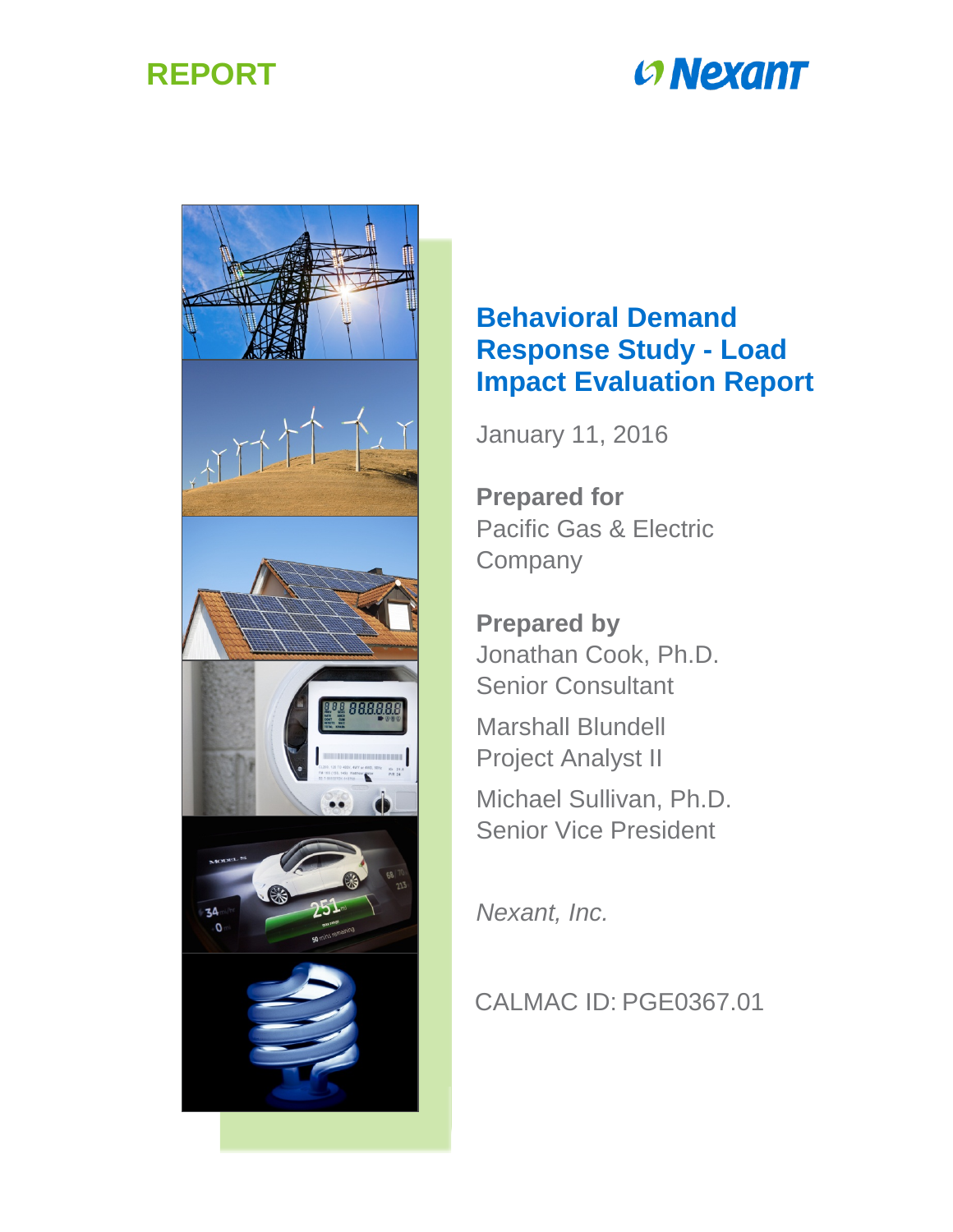## **Table of Contents**

| 1 |  |
|---|--|
|   |  |
|   |  |
|   |  |
|   |  |
|   |  |
|   |  |
|   |  |
|   |  |
|   |  |
|   |  |
|   |  |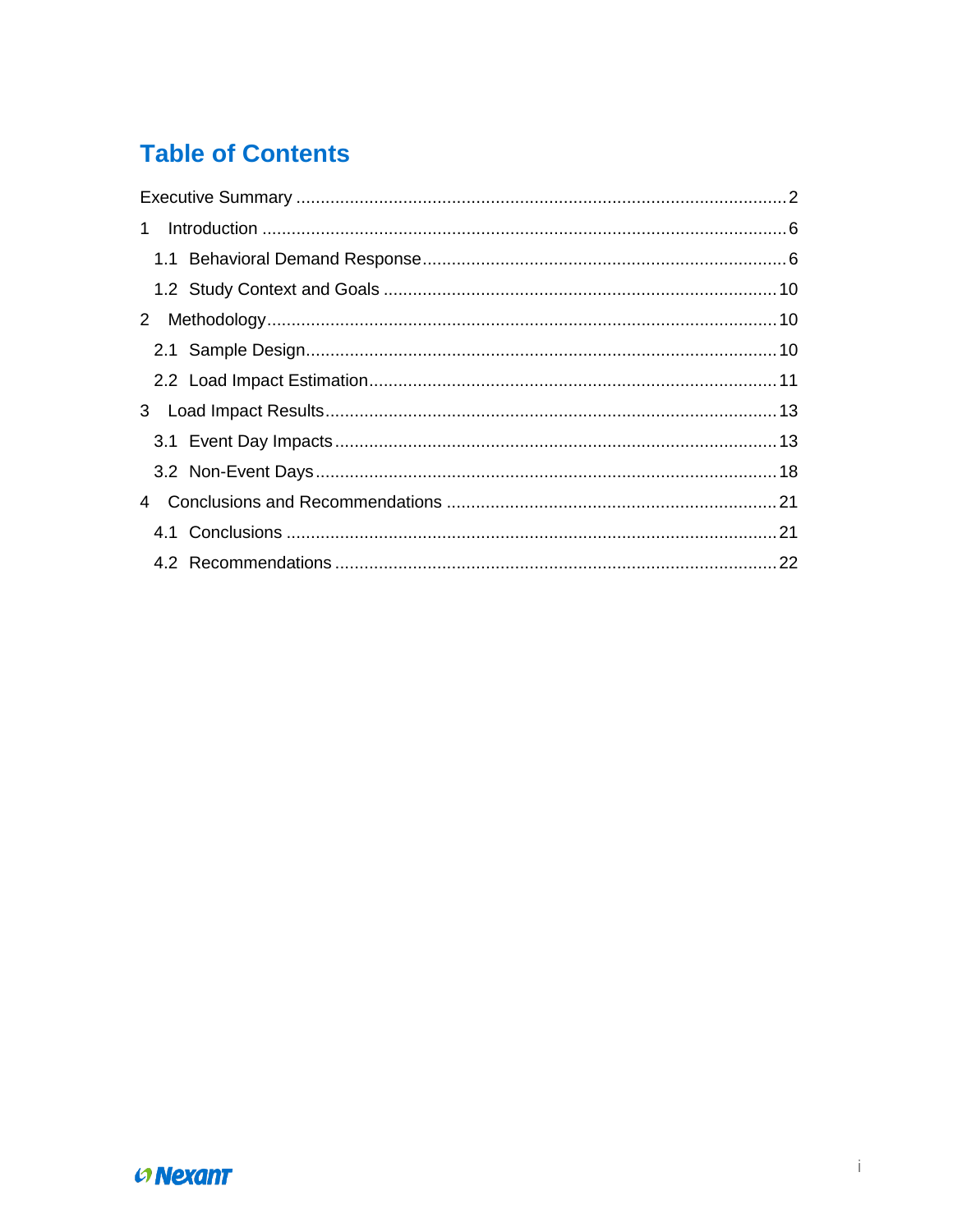#### <span id="page-2-0"></span>**Executive Summary**

PG&E conducted the Behavioral Demand Response (BDR) study during the summer of 2015 to assess the impact of BDR on peak electricity usage on four designated "Summer Saving Days". BDR does not offer any financial incentives for customers to reduce their usage, nor does it require the installation of technology at a customer's premise. Instead, it provides customers with pre/post-event communications and social comparisons specifically aimed at reducing usage on event days. The fundamental concepts of BDR are very similar to those in the wellestablished Home Energy Reports (HER) program, with the key difference being that BDR is designed to target only a few hours on days when electricity demand is high.

The BDR study was implemented as a randomized control trial (RCT) within the structure of the HER program to allow for a comparison of the impacts for customers who do and do not already receive HERs. The experimental design is shown in [Table 1.](#page-2-1) The design can be interpreted as having two separate BDR experiments – one within a sample of HER recipients and the second within a sample of HER control customers.<sup>[1](#page-2-2)</sup> Designing the study in this way allows for BDR impacts to be estimated separately within each HER group and then compared in order to assess whether BDR impacts are different for HER recipients and HER control customers.

<span id="page-2-1"></span>

|                      | <b>HER Recipients</b> | <b>HER Control Customers</b> | <b>Total</b> |
|----------------------|-----------------------|------------------------------|--------------|
| <b>BDR Treatment</b> | 30,200                | 9,800                        | 40,000       |
| <b>BDR Control</b>   | 26.400                | 8,500                        | 34,900       |
| Total                | 56,600                | 18,300                       | 74,900       |

#### **Table 1: BDR Experimental Design**

In an RCT design with large sample sizes, load impacts can be accurately estimated by calculating the difference in average peak period (5-8 pm) usage between customers in the treatment and control groups on each Summer Saving Day. These differences were calculated using a regression model and the results for each event day are shown in [Table 2.](#page-3-0) On average, BDR produces a 2.4% reduction in peak usage for HER control customers (relative to HER control customers who did not receive BDR) and a 1.8% reduction for HER recipients (relative to the HER recipients who did not receive BDR).



<span id="page-2-2"></span><sup>-</sup><sup>1</sup> HER control customers are a large group of residential customers (approximately 600,000) that have been specifically set aside as a comparison group for measuring the impacts of the HER program.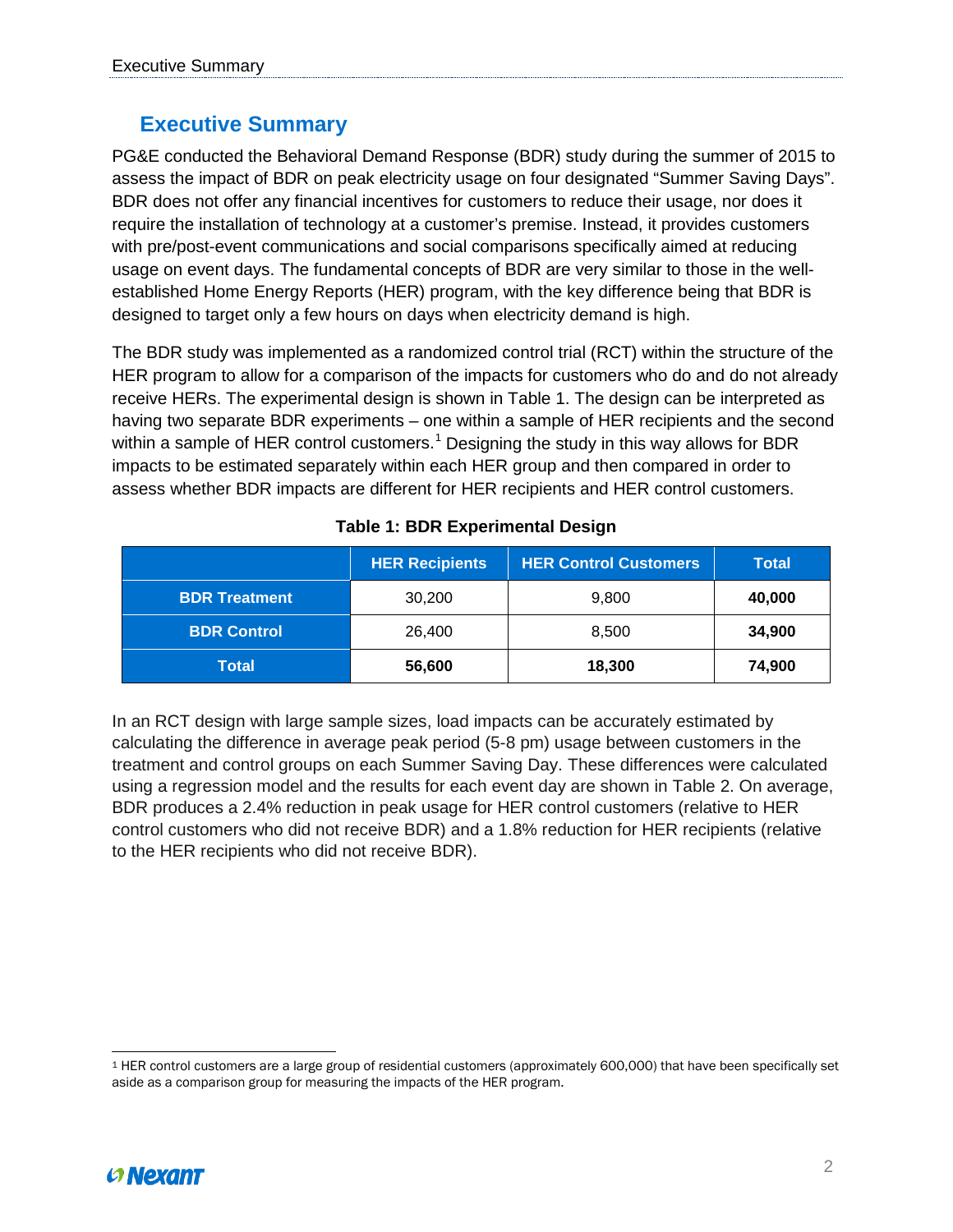<span id="page-3-0"></span>

| <b>Category</b>       | <b>Event Date</b> | <b>Control</b><br>Load<br>(kW) | <b>Treatment</b><br>Load<br>(kW) | <b>Impact</b><br>(kW) | 95% CI<br>(kW)  | <b>Impact</b><br>(%) | <b>Aggregate</b><br><b>Impact</b><br>(MW) |
|-----------------------|-------------------|--------------------------------|----------------------------------|-----------------------|-----------------|----------------------|-------------------------------------------|
|                       | July 29           | 3.35                           | 3.27                             | 0.08                  | (0.01; 0.14)    | 2.4%                 | 0.74                                      |
|                       | August 27         | 2.89                           | 2.80                             | 0.09                  | (0.03; 0.15)    | 3.1%                 | 0.83                                      |
| <b>HER Control</b>    | September 9       | 3.11                           | 3.05                             | 0.05                  | $(-0.01; 0.12)$ | 1.7%                 | 0.50                                      |
| <b>Customers</b>      | September 11      | 2.86                           | 2.79                             | 0.07                  | (0.01; 0.13)    | 2.4%                 | 0.63                                      |
|                       | Avg. Event<br>Day | 3.05                           | 2.98                             | 0.07                  | (0.02, 0.12)    | 2.4%                 | 0.68                                      |
|                       | July 29           | 3.21                           | 3.14                             | 0.07                  | (0.04, 0.11)    | 2.2%                 | 2.09                                      |
|                       | August 27         | 2.74                           | 2.69                             | 0.05                  | (0.02, 0.09)    | 2.0%                 | 1.57                                      |
| <b>HER Recipients</b> | September 9       | 2.93                           | 2.87                             | 0.05                  | (0.02, 0.09)    | 1.8%                 | 1.54                                      |
|                       | September 11      | 2.65                           | 2.62                             | 0.03                  | (0.00, 0.06)    | 1.2%                 | 0.90                                      |
|                       | Avg. Event<br>Day | 2.88                           | 2.83                             | 0.05                  | (0.02, 0.08)    | 1.8%                 | 1.53                                      |

**Table 2: Average Peak Period Load Impacts on Event Days**

In addition to encouraging customers to reduce usage on Summer Saving Days, there is also evidence that the impacts of BDR spill over into non-event days. Figure 1 shows the estimated difference in peak period usage for BDR treatment and control customers in the HER control group for every day of the summer. Starting from the date welcome letters were sent, BDR treatment customers consistently have lower peak usage than customers in the BDR control group.<sup>[2](#page-3-1)</sup> This could be a result of some customers responding to the information and energy saving tips that were included as part of the welcome letter, a conservation effect caused by knowing that other customers are also being asked to reduce their usage (social comparison), or possibly a small Hawthorne effect that results from customers adjusting their behavior in response to knowing that their usage might be studied as part of the program.



<span id="page-3-1"></span> $\overline{a}$ <sup>2</sup> A formal hypothesis test of the difference between the BDR treatment and control groups for HER controls before and after the welcome letters were sent (May 1-July 28) shows the difference to be borderline statistically significant (p=0.12) at the 90% confidence level.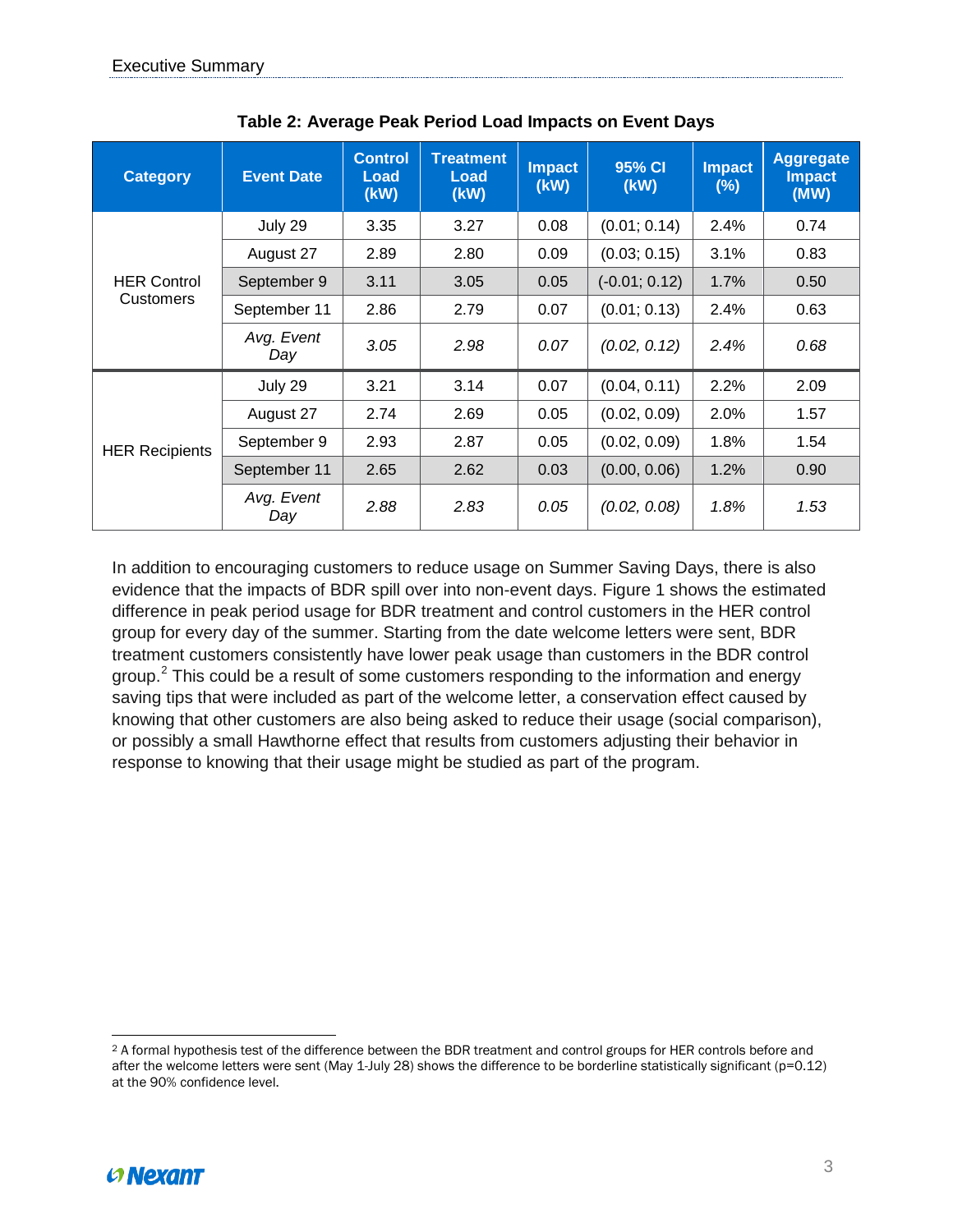

**Figure 1: Average BDR Impact on Each Day for HER Control Customers**

Load impact estimates from the BDR study show consistent reductions in peak usage of about 2-3% for BDR participants relative to the control group on Summer Saving Days. Multiplied by a large number of participants, a large-scale BDR program has the potential to provide significant load reductions at relatively low cost. A conservative estimate of the likely load impact of this program (assuming the qualification rates and load impacts observed in this experiment are applied to all 1.3 million HER recipients) is approximately 33 MW. While the production cost of a full scale BDR program is not yet known, it is reasonable to assume that it would be less than the cost of load control programs requiring incentives or load control technologies that must be installed at customers' homes.

It is also evident that the effect of BDR on energy consumption is not confined to the hours of the peak period for event days and is somewhat persistent from day to day throughout the summer season. This is true for both HER recipients and HER control customers, which suggests that BDR has the potential to complement and increase the energy savings resulting from exposure to the HER. However, it also suggests that exposing HER control customers to BDR runs the risk of changing their baseline energy use and complicating the estimation of HER impacts. The net benefits of BDR for HER control customers are uncertain and should be carefully considered by portfolio managers in assessing which populations to include for participation in BDR.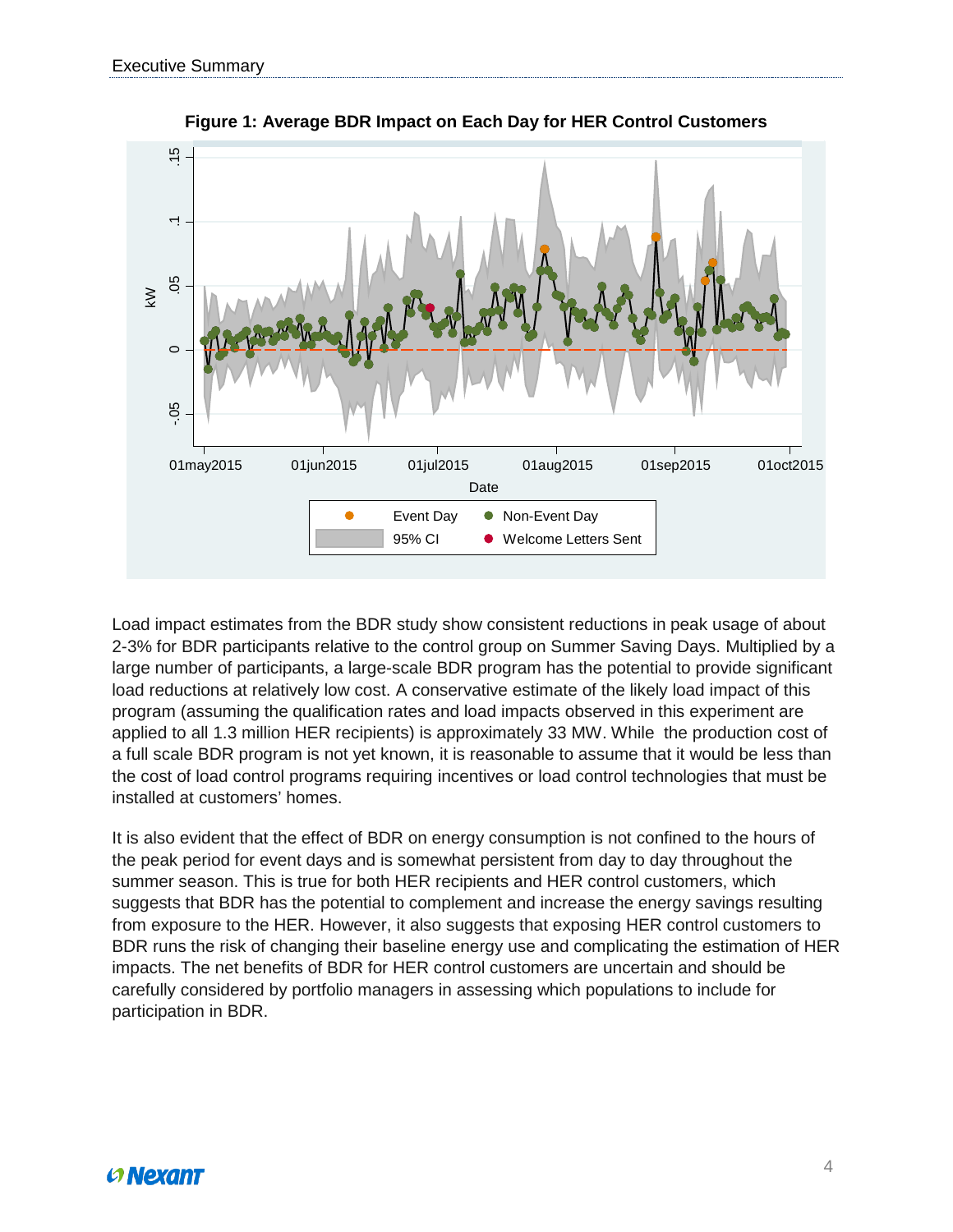In addition, there remain two important unanswered questions about the impacts of BDR going forward:

- This study was confined to 31 substations where PG&E is attempting to limit load growth. It is unknown whether load reductions in other locations would be comparable to what was observed in the study.
- The persistence of BDR impacts for HER recipients is not clear. The impacts decline from about 2.2% on the first event (July 27) to about 1.2% on the fourth event (September 11). This decline is approximately linear and might result from a coincidence of other temporal factors with the performance of the program (e.g., weather) or it might result from the fact that BDR impacts weaken with repeated exposure. It is also possible that impacts on the September 11 event were lower due to it occurring soon after the September 9 event and interrupting the normal BDR messaging cycle. If true, the BDR messaging cycle may need to be adjusted to allow for multiple events in a short period of time.

Due to these uncertainties, an additional round of testing is recommended to include samples of customers outside the currently targeted substations and study the persistence of BDR impacts for HER recipients under repeated exposure.

The remainder of this report documents the above findings in detail. Section 1 describes the BDR study and goals of the experiment. Section 2 describes the research methodology including the experimental design, sampling procedures and analytical framework. Section 3 describes the results of the study and Section 4 provides conclusions and recommendations.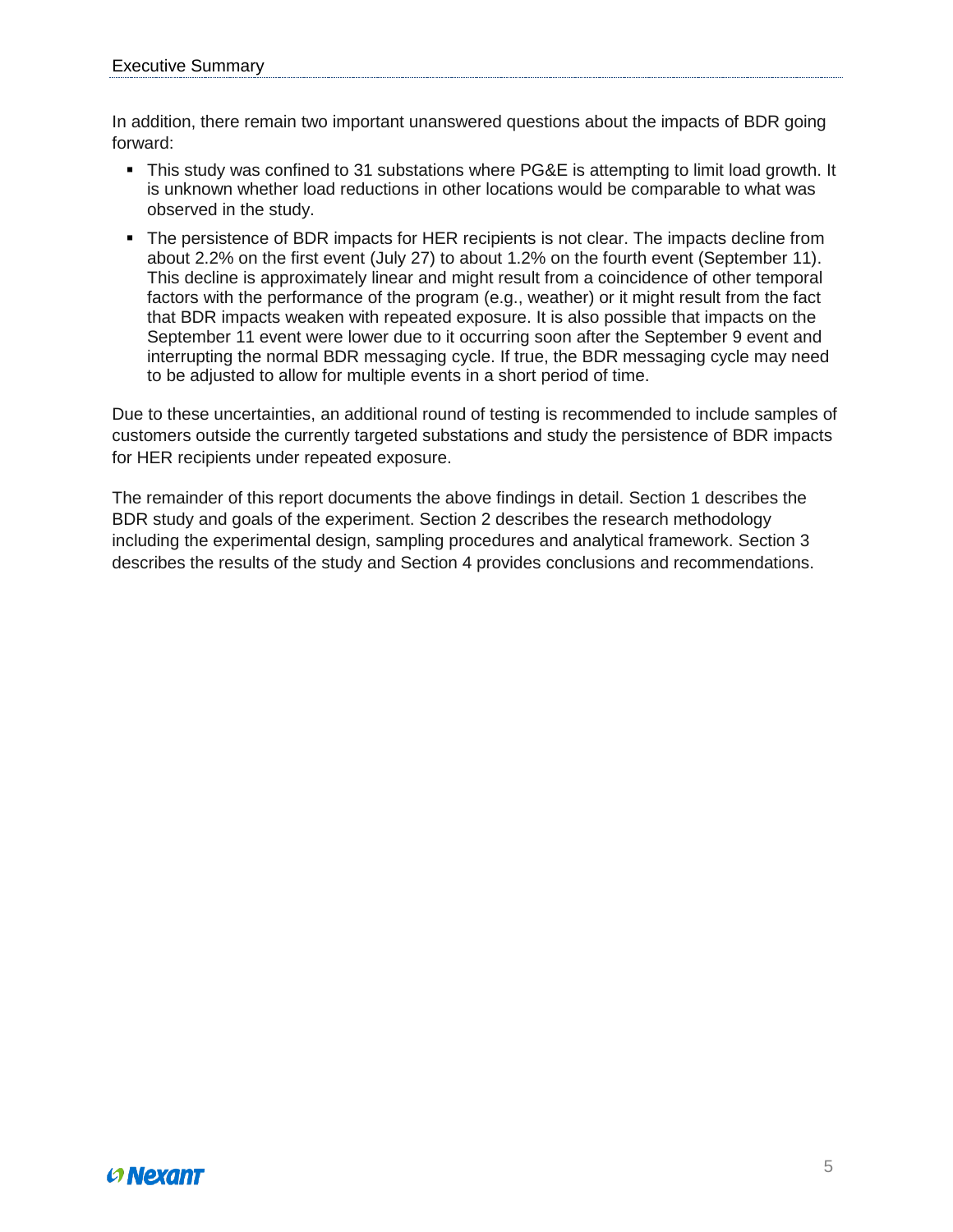#### <span id="page-6-0"></span>**1 Introduction**

In partnership with Opower, PG&E conducted the Behavioral Demand Response (BDR) study during the summer of 2015 to investigate the load impacts that could be produced by engaging customers using communications and social comparisons prior to designated "Summer Saving Days". The study targeted residential customers in 31 substations within PG&E's system that have been identified as high priority areas for reducing peak loads. The remainder of this section introduces BDR and discusses the specific goals of the study.

#### <span id="page-6-1"></span>**1.1 Behavioral Demand Response**

Opower's Behavioral Demand Response (BDR) product builds on the fundamental concepts of Home Energy Reports (HER) to encourage residential customers to reduce peak usage. BDR relies on pre/post-event communications and social comparisons to provide customers with information and motivation to reduce their electricity usage on days of high peak usage that are referred to as "Summer Saving Days". Importantly, BDR does not offer any financial incentives for customers to reduce their usage, nor does it require the installation of technology at a customer's premise. As with the HER program, BDR is most cost-effective when run on an optout basis due to relatively modest per customer impacts and the low marginal cost of sending out additional electronic communications. $3$ 

Whereas the HER program is designed to stimulate energy conservation every day, BDR is designed to target only a few hours during days when electricity demand is high. For the study, four Summer Saving Days were called to test the performance of BDR on four weekdays in July through September of 2015 between the hours of 5 and 8 PM. $^4$  $^4$ 

A few weeks before the first event day, BDR was introduced to study participants in a welcome letter<sup>[5](#page-6-4)</sup> that described the concept of Summer Saving Days and explained how customers could participate [\(Figure 1-1\)](#page-7-0). The welcome letter was sent by surface mail to the address on file for each participant.



<span id="page-6-2"></span> $\overline{a}$ <sup>3</sup> BDR uses much of the same infrastructure as HER so that most of the cost associated with customer communication has already been incurred.

<span id="page-6-3"></span><sup>4</sup> The four event days were July 29, August 27, September 9 and September 11.

<span id="page-6-4"></span><sup>5</sup> Welcome letters were mailed on June 29.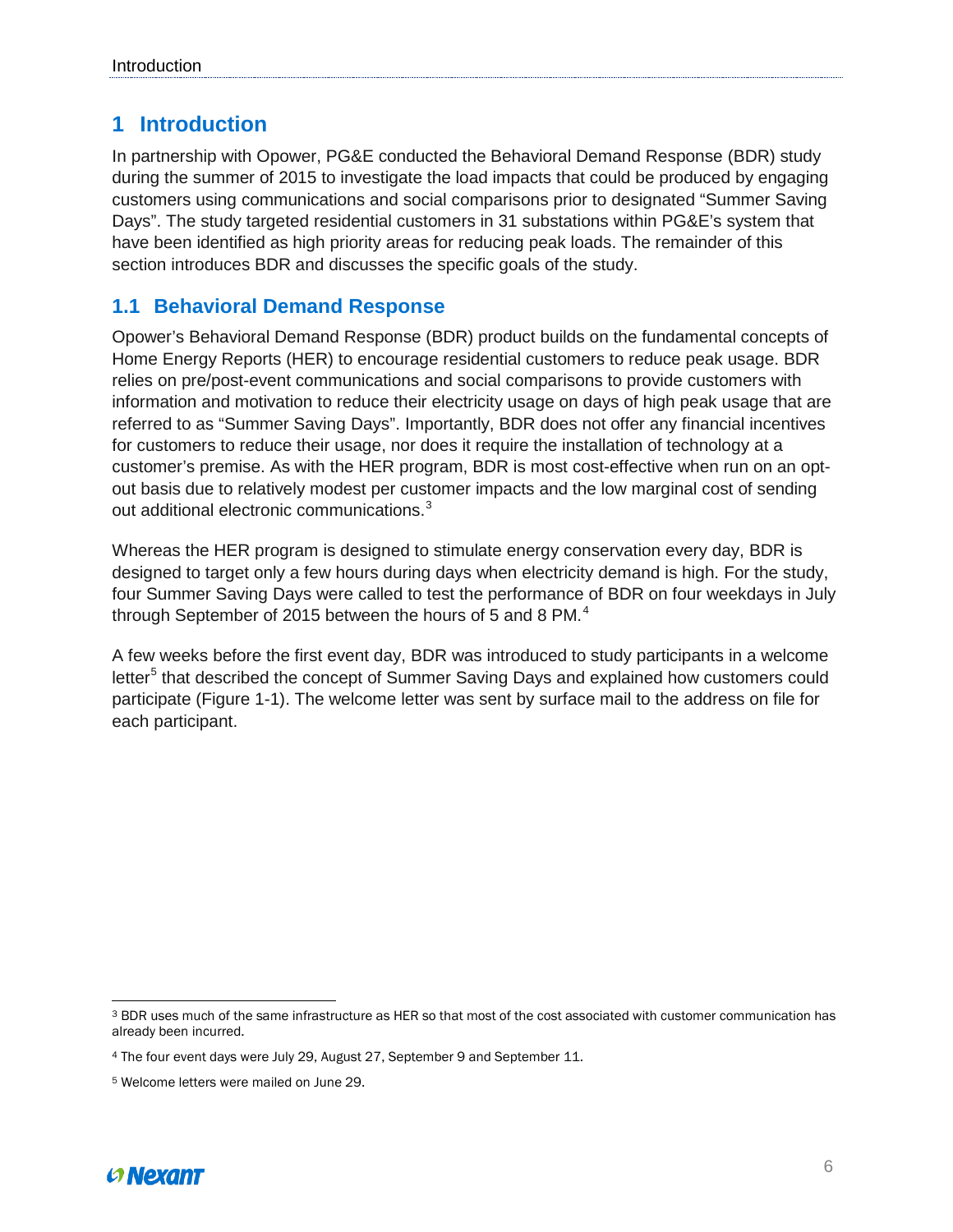#### **Figure 1-1: Pre-season Welcome Letter**

<span id="page-7-0"></span>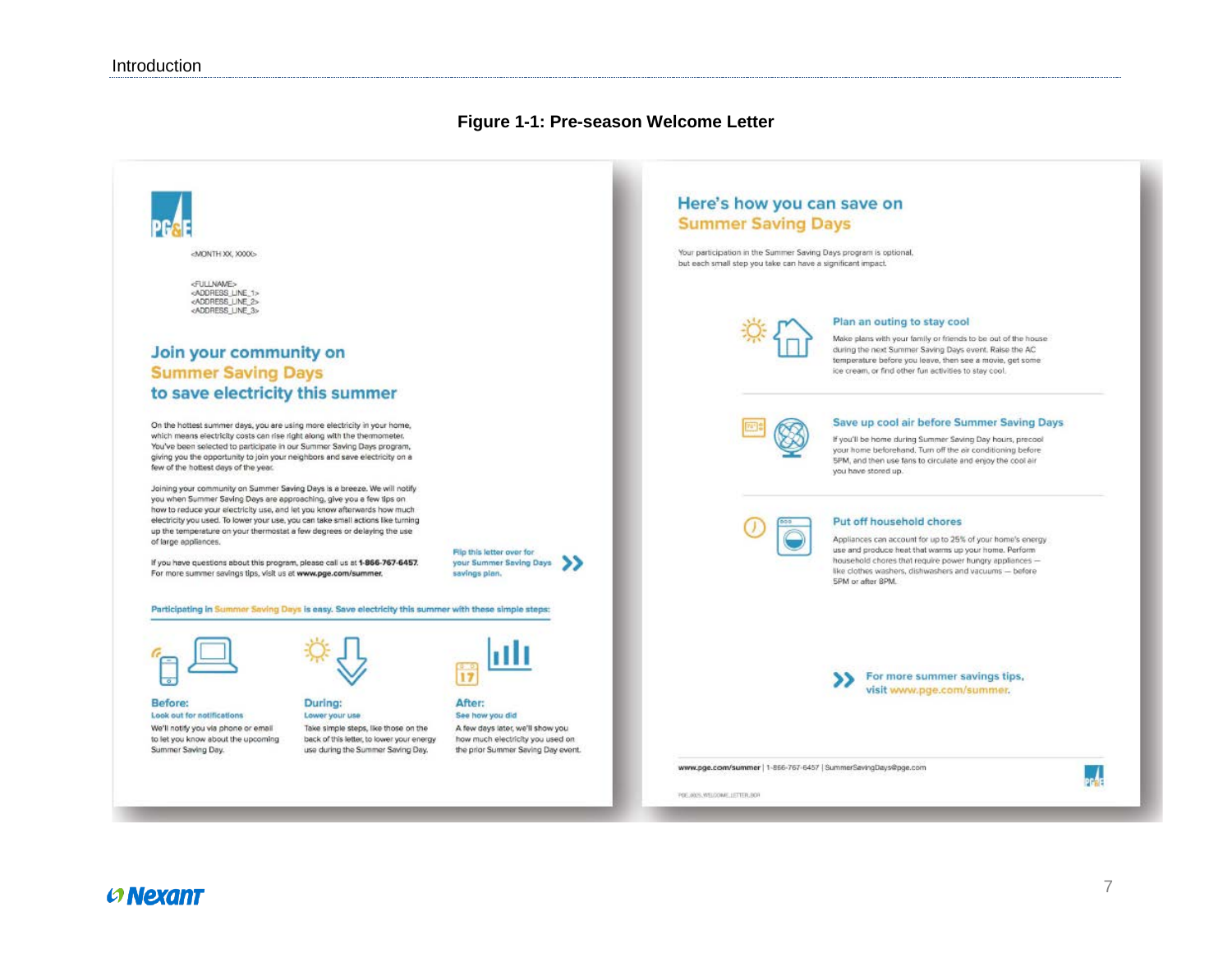Calling an event required coordination between the PG&E and Opower operations teams in order to deliver personalized customer communications via email or phone. During the summer, PG&E monitored weather and system conditions and identified Summer Saving Days on a dayahead basis. Upon deciding that an event would occur on the following day, PG&E informed Opower of the event, who would initiate pre-event communications with customers. The preevent communication consisted of either an email or automated phone call to announce the event, provide a peak event normative comparison of each customer's peak usage to their neighbors' for the most recent event, and suggest actionable tips for reducing peak usage during the event [\(Figure 1-2\)](#page-8-0).

<span id="page-8-0"></span>

#### **Figure 1-2: Sample Pre-Event Email Communication**

After the event, Opower imported AMI interval data for all participating customers on the day of the event and developed personalized rankings for each participant. These rankings, plus additional energy saving tips, were distributed to customers 24-48 hours after the event via another email or automated phone call [\(Figure 1-3\)](#page-9-0).

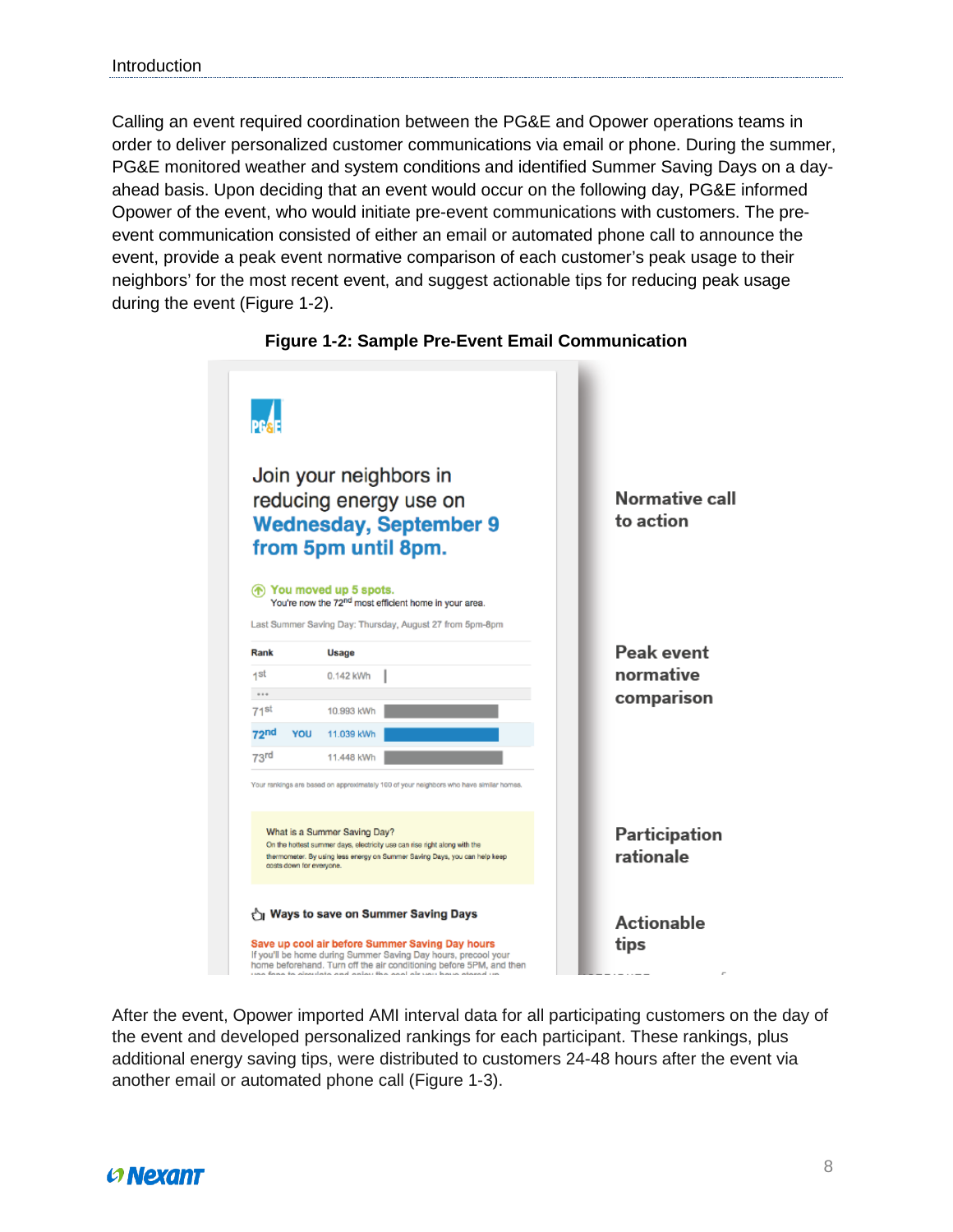<span id="page-9-0"></span>

#### **Figure 1-3: Sample Post-Event Email Communication**

This cycle – pre-event communication, event, post-event communication – is repeated before, during and after each event and takes approximately 60 hours from start to finish. However, due to the timing of receiving meter data from PG&E, the post-event communications were not launched until 4-7 days after an event. As a consequence, PG&E recognized that consecutive event days could become confusing to participants since the post-event communication for the first event would not have been received prior to the second event.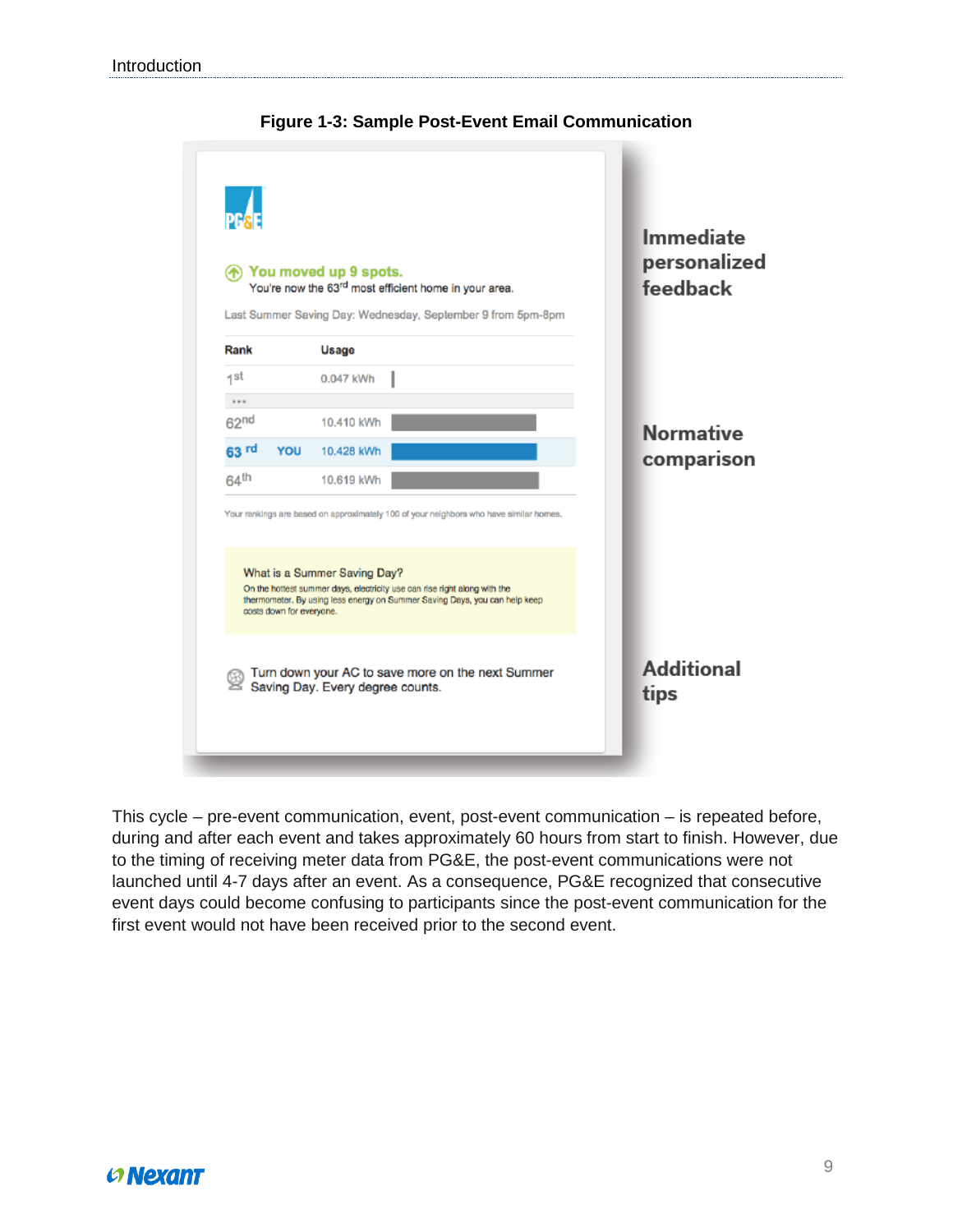#### <span id="page-10-0"></span>**1.2 Study Context and Goals**

PG&E is experimenting with several forms of demand response in capacity constrained areas of their distribution system to help defer costly capital investments that would otherwise be needed to keep up with growing demand. The primary goal of the BDR study evaluation is to obtain robust estimates of the load reductions that are caused by the program. Understanding the load reduction potential (and cost) of different DR resources will help PG&E determine which programs/technologies are most promising to pursue as components of their DR portfolio.

A secondary goal of this particular study was to understand how BDR interacts with the existing HER program that Opower runs in PG&E's service territory. The HER program has been shown to reduce usage during all hours of the day and therefore would be expected to reduce usage during a Summer Saving Day. To investigate the incremental impacts of BDR, both HER treatment and HER control customers were included in the study. In other jurisdictions, Opower has found that the BDR program is complementary to HER and can provide additional load reductions.

Nexant's specific tasks in the study were to work with Opower to develop an experimental design that would measure the effects of BDR and conduct an independent evaluation of the load impacts. The study design is discussed in Section 2, while the remainder of the report describes the load impacts that were observed for customers in the experimental treatment cells.

### <span id="page-10-1"></span>**2 Methodology**

The load impact evaluation for the BDR study is based on a randomized control trial (RCT) design involving approximately 75,000 HER-eligible customers spread across 31 capacity constrained substations in PG&E territory. This section outlines the details of the RCT design and the methods used to estimate the load impacts of the program.

#### <span id="page-10-2"></span>**2.1 Sample Design**

Customers were selected for the treatment and control groups in the BDR study based on the following criteria:

- $\blacksquare$  Located in one of the 31 substations of interest,  $^6$  $^6$  but not on any feeders listed on the SmartAC T&D exclusion list;<sup>[7](#page-10-4)</sup>
- Eligible for HER program, but not part of Gamma wave or previous eHER (email HER) populations;
- **Have either an email address or a non-cellular phone number in PG&E/Opower's database** management system;



<span id="page-10-3"></span><sup>-</sup><sup>6</sup> In alphabetical order, the 31 substations are: Ashlan Ave., Barton, Bogue, Bonnie Nook, Bullard, Clarksville, Clayton, Contra Costa, Cordelia, Davis, Edenvale, Elk Creek, Figarden, Hicks, Lakewood, Lammers, Manteca, Martell, Menlo, Panama, Peabody, Pleasant Grove, Red Bluff, San Ramon, Shady Glen, Shingle Springs, Stockdale, Tassajara, Tracy, Vacaville and Woodward.

<span id="page-10-4"></span><sup>7</sup> PG&E conducted various marketing, incentive and participation option tests for its SmartAC direct load control program based on certain feeders/substations in its territory. Customers from these locations were excluded from the BDR study to avoid interfering with the SmartAC-related activities.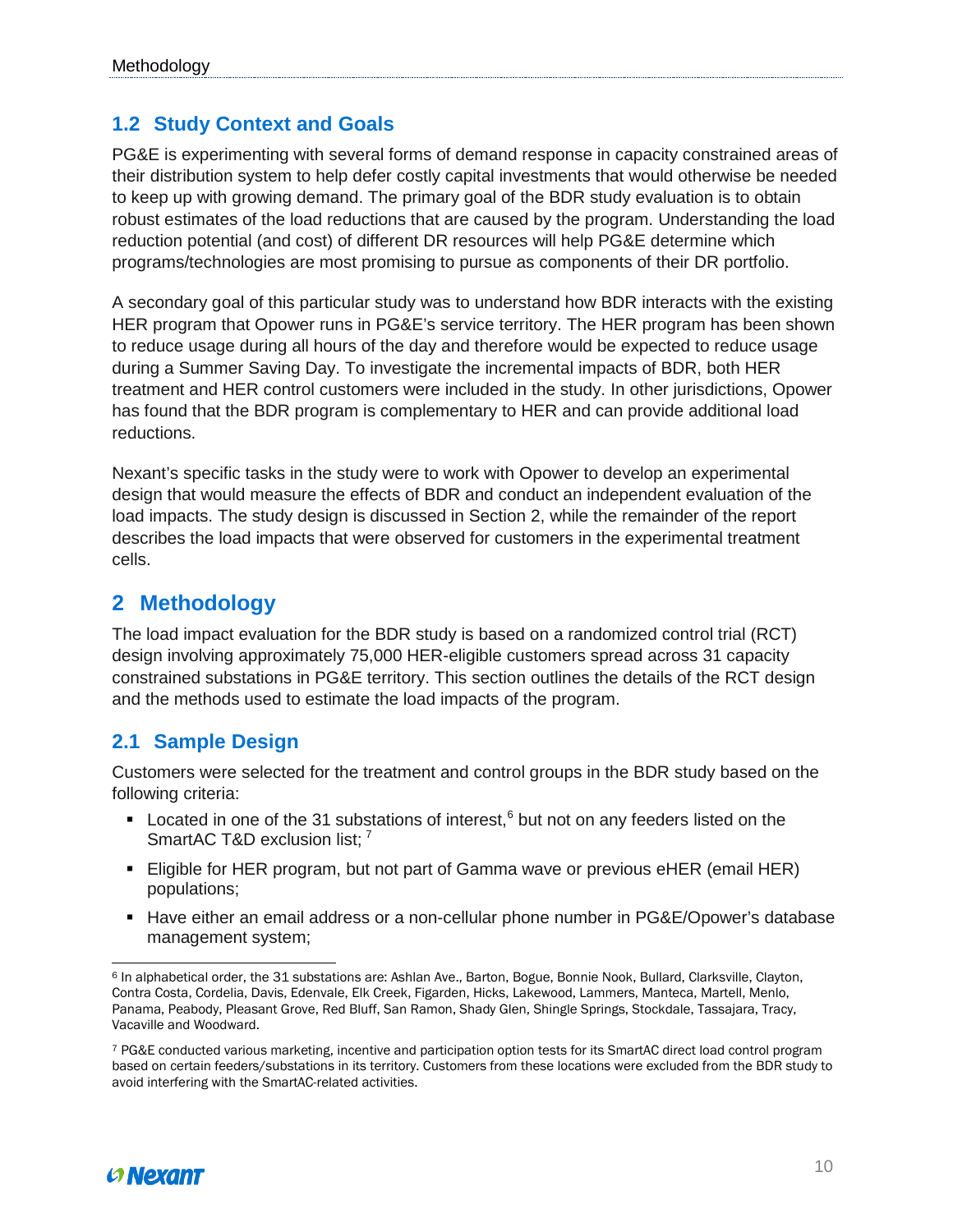- Not a participant in other PG&E DR programs (SmartAC, SmartRate); and
- Must not be on PG&E's "do not contact" list.

Once pools of HER recipients and HER control customers who met this eligibility criteria were identified, Nexant randomly assigned 56,600 HER recipients and 18,300 HER control customers into BDR treatment and control groups according to the sample sizes shown in [Table 2-1.](#page-11-1)

<span id="page-11-1"></span>

|                      | <b>HER Recipients</b> | <b>HER Control Customers</b> | Total  |
|----------------------|-----------------------|------------------------------|--------|
| <b>BDR Treatment</b> | 30,200                | 9,800                        | 40,000 |
| <b>BDR Control</b>   | 26,400                | 8,500                        | 34,900 |
| Total                | 56,600                | 18,300                       | 74,900 |

**Table 2-1: BDR Experimental Design**

The experimental design in Table 2-1 is a randomized control trial that can be used to detect the impact of the BDR treatment when applied to customers who have and have not been previously exposed to HER. Designing the study in this way allows for BDR impacts to be estimated separately within each HER group and then compared in order to assess whether BDR impacts are different for HER recipients and HER control customers. After randomly assigning customers into the four cells, Nexant delivered the final sample to Opower in order to prepare the communications system for BDR events.

#### <span id="page-11-0"></span>**2.2 Load Impact Estimation**

In an RCT design, load impacts are measured as the difference in average usage of BDR treatment and control customers on Summer Saving Days. To implement this approach, a linear regression model was specified to include dummy variables indicating the experimental group to which the customer was assigned and the date. The linear model was estimated using ordinary least squares (OLS) regression so that the average of the treatment group was subtracted from the average load of the control group on each event day. The key assumption of the model is that the usage of the control group accurately predicts what usage would have been for treatment customers if they had not experienced the treatment. With large samples, this assumption is satisfied by virtue of the random assignment of the BDR treatment. To reduce the standard error of the impact estimates, date fixed effects were also included controlling for changing weather and other factors that change with time. Clustered standard errors at the customer level were used to account for likely serial correlation that exists between hourly observations for the same customer.

Separate specifications were used to estimate average hourly impacts during the event for the average event and for each individual event. These specifications are shown as Equations 1 and 2. In all equations, the dependent variable was the average load (kW) during each hour and the regression errors were specified to be robust to serial correlation.

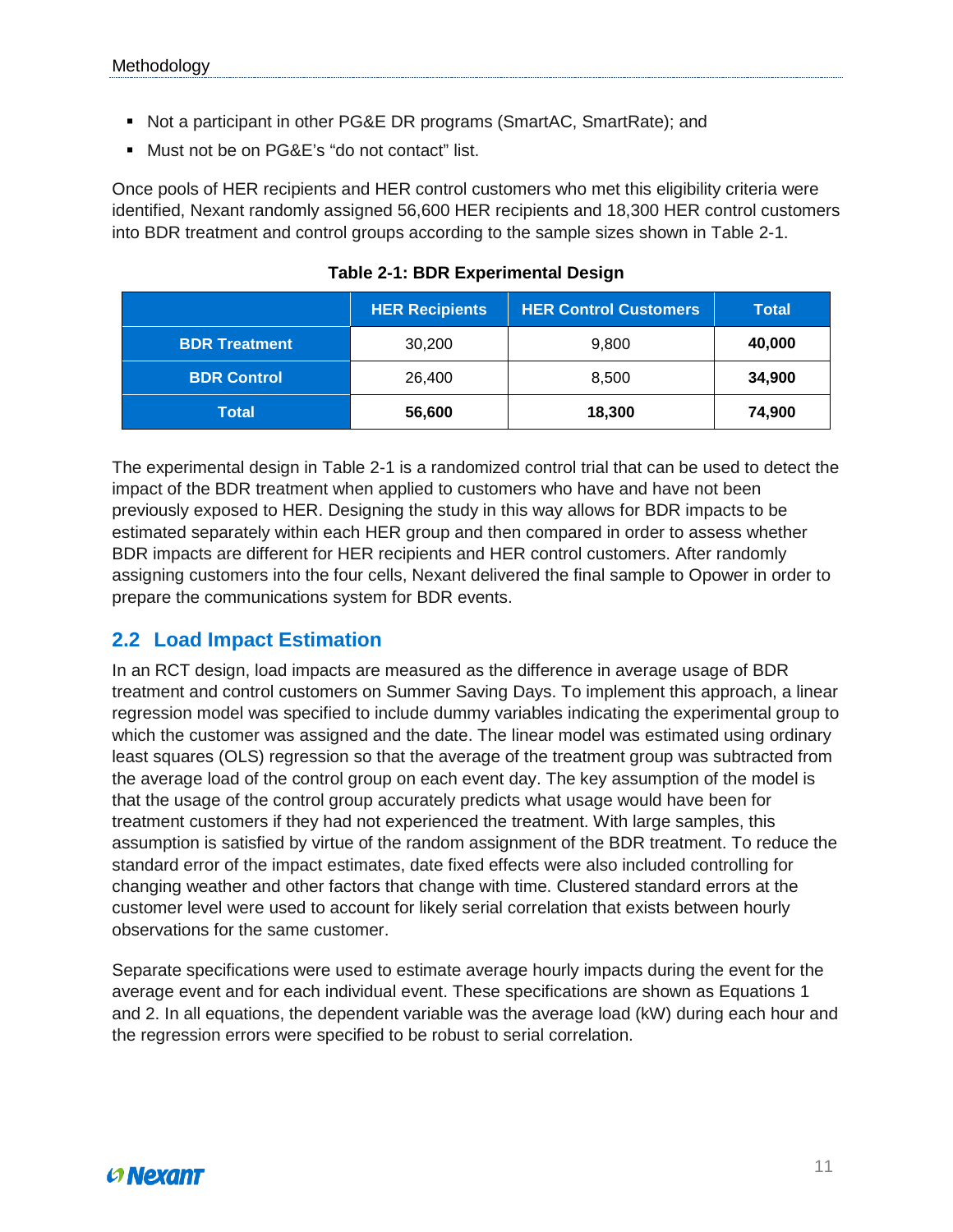Avg. Event Equation:  $kW_{i,t} = a + b \cdot Treatment_i + u_t + \varepsilon_{i,t}$  for  $i \in \{1, ..., n_i\}$  and  $t \in \{1, ..., n_t\}$  (1)

Individual Event Equation:  $kW_{i,t} = a + \sum b_t \cdot (Treatment_i \cdot Date_t)$ max  $t=1$  $+ u_t + \varepsilon_{i,t}$  for  $i \in \{1, ..., n_i\}$  and  $\in \{1, ..., n_{t}\}$ (2)

In order to obtain hourly load impact estimates for each event, the individual event equation was estimated separately for each hour. In addition, the model was estimated separately for HER recipients and HER control customers in order to identify the incremental effect of BDR in each group.

Table 2-2 provides the definition of variables and parameters that appear in Equations 1 and 2.

| <b>Variable</b>             | <b>Definition</b>                                                                                                                                      |
|-----------------------------|--------------------------------------------------------------------------------------------------------------------------------------------------------|
| i, t                        | Indicate observations for each individual $i$ , date $t$ and event number $n$ , where the number<br>of events varies by utility and is denoted $max$   |
| $\overline{a}$              | The model constant                                                                                                                                     |
| $\boldsymbol{b}$            | The difference between BDR and control group customer during event days – this is the<br>coefficient of interest                                       |
| $\mathfrak u$               | Time effects for each date that control for unobserved factors that are common to all<br>treatment and control customers but unique to the time period |
| $\mathcal{E}_{\mathcal{L}}$ | The error for each individual customer and time period                                                                                                 |
| Treatment                   | A binary indicator or whether or not the customer is part of the treatment (BDR) or<br>control group                                                   |
| Date                        | A binary indicator of date                                                                                                                             |

#### **Table 2-2: Definitions of Model Variables and Parameters**

The regression analysis employed a simple model that relies on no explanatory variables other than the treatment and time effects. This model does not rely on modeling the relationship between customers' electricity usage and other factors such as weather; it is informed by control group customers that experience the event day weather, but do not experience the BDR treatment. Nexant did estimate load impacts using a model that included weather control variables, but the added control variables did not notably improve precision. In this case the simple model has sufficient explanatory power to justify its use over a less transparent model that provides only a marginally better fit to the data.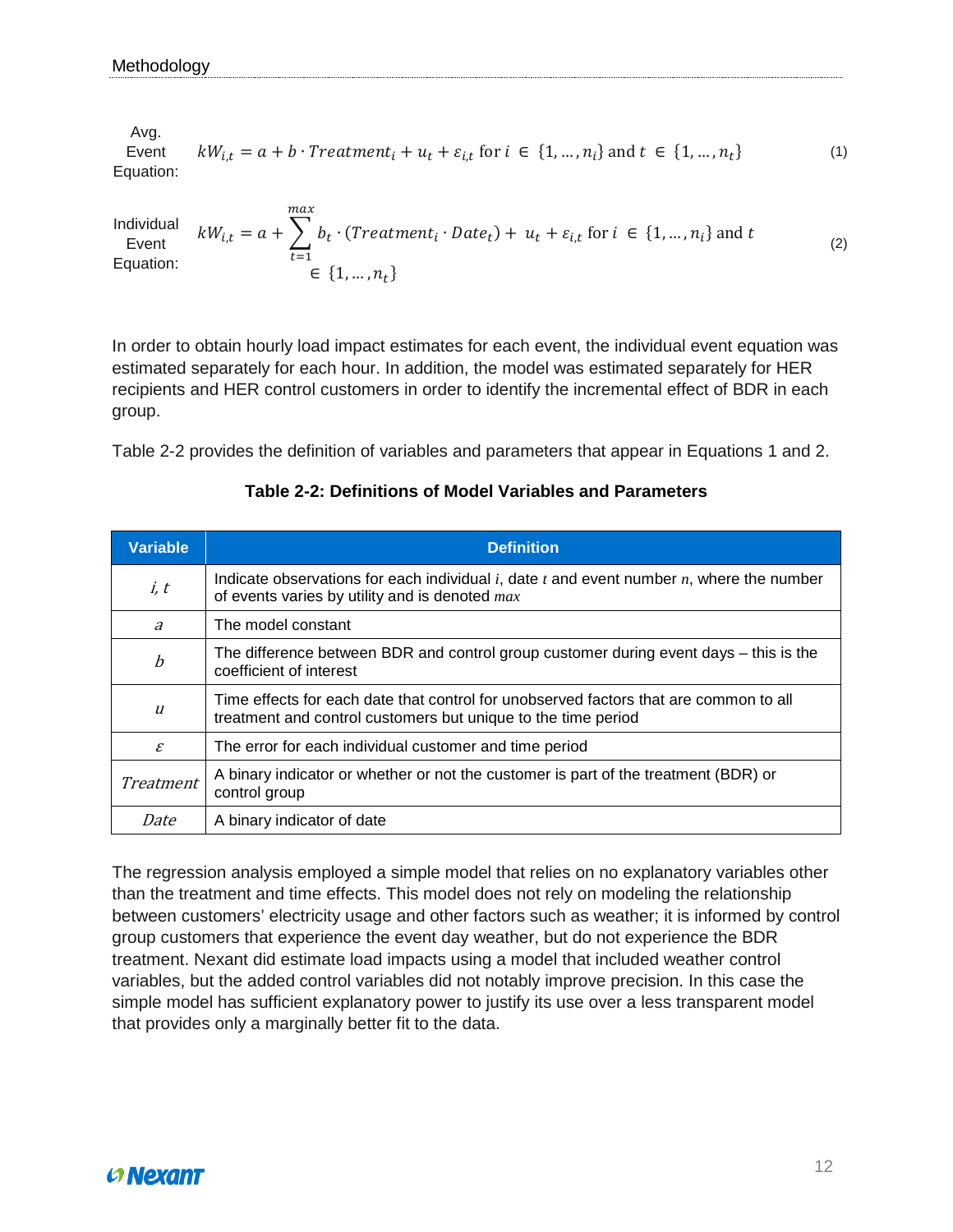## <span id="page-13-0"></span>**3 Load Impact Results**

This section summarizes the load impact estimates on Summer Saving Days for HER recipients and HER control customers. Four events were called in the summer of 2015 between July 29 and September 11 and each event ran from 5-8 pm. The average number of customers participating in the four events was 9,360 for HER control customers and 28,731 for HER recipients. A small amount of variation in the number of customers participating in each event exists due to attrition as some customers opted out of the study. The highest enrollment (9,458 HER control customers and 28,731 HER recipients) occurred on the July 29 event, while the lowest enrollment (9,305 HER control customers and 28,558 HER recipients) occurred on the September 11 event.

#### <span id="page-13-1"></span>**3.1 Event Day Impacts**

Figure 3-1 shows the average customer's hourly load shapes and impacts for both BDR study groups on the average event day. The reference load, shown in blue, is the load that was observed in the absence of the BDR treatment. The observed load, shown in red, is the load observed in the treatment group on the average event day. The raw load shapes are associated with the left-most y axis and event hours are denoted by filled in circles. The impact (orange) is the difference between observed load and reference load, which is measured on the right y axis. The 95% confidence interval for the impact is shown in grey.

The shapes of the curves in each BDR treatment cell are similar, however, BDR customers in the HER recipient group have slightly lower reference loads throughout the day as discussed in the narrative associated with Table 3-1. The estimated load impacts for both groups are largest in the event hours 6 PM – 8 PM (hour ending 18 through hour ending 20). Impacts in pre-event hours are smaller than impacts occurring in the event hours, but are still statistically significant. Estimated load impacts for BDR customers in the HER control group are slightly larger than those for HER recipients on both an absolute and relative basis.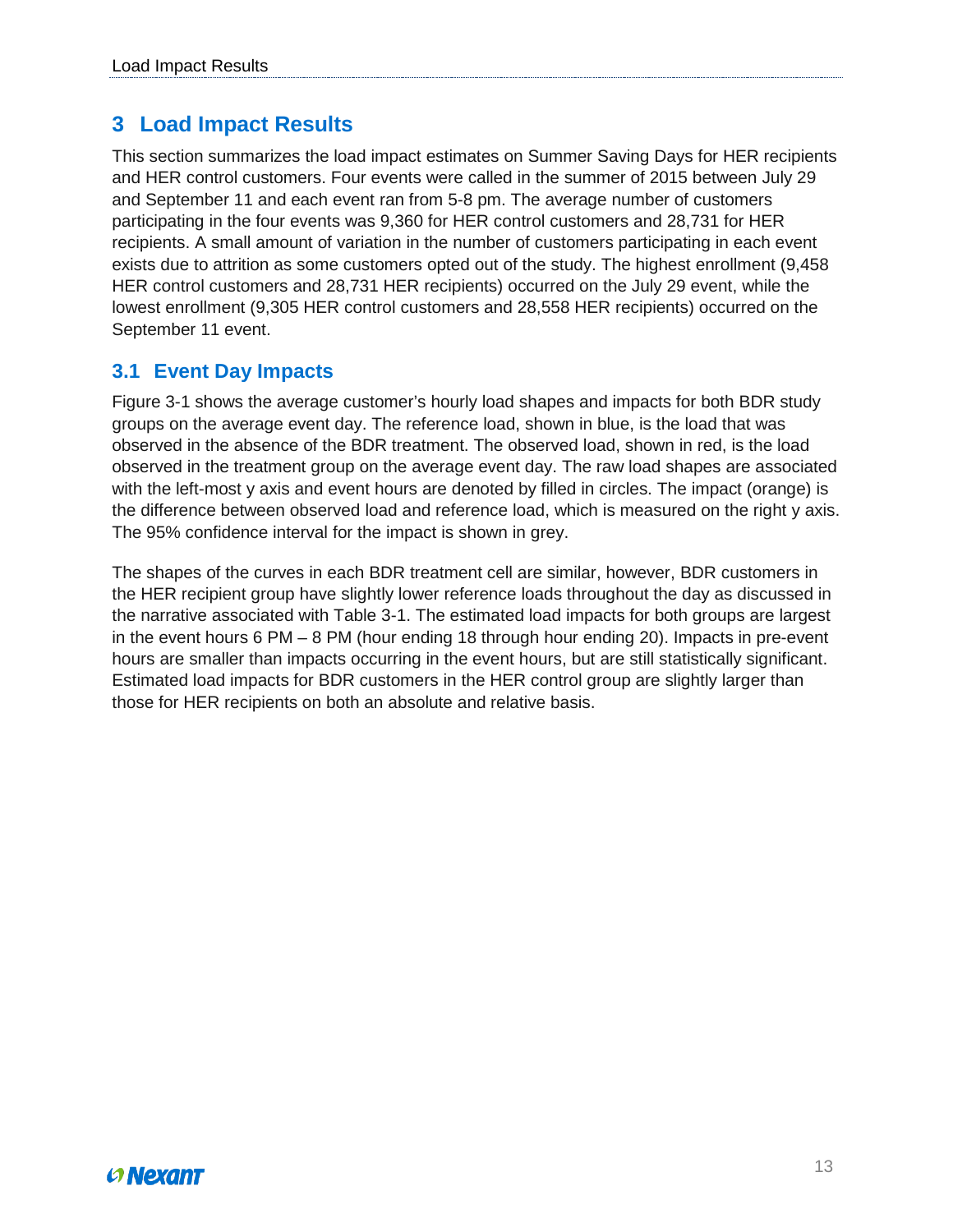

**Figure 3-1: Load Shapes for Average Event Day**

Figure 3-2 shows the average customer's hourly load shapes and impacts for both BDR treatment groups on each of the four individual event days. Peak load is noticeably higher on the July 29 event, but otherwise the load shapes themselves remain fairly constant across event days. Individual event day results are less precisely estimated than the average event day impacts (wider confidence intervals) since the individual day estimates are based on a single day of data rather than all four event days.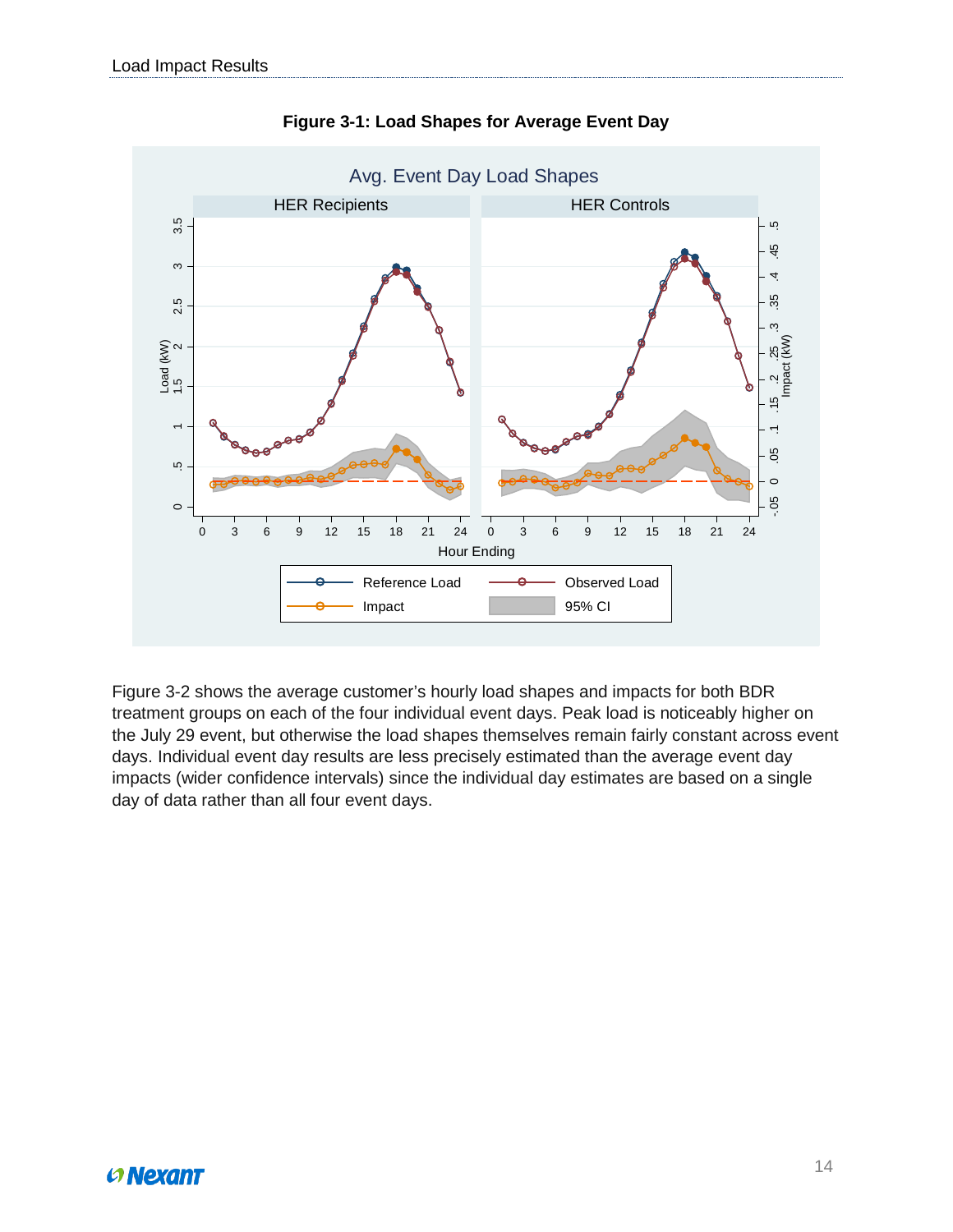

**Figure 3-2: Load Shapes for Individual Event Days**

Table 3-1 shows load impact estimates for each event day and for the average event day for both HER recipients and HER control customers. For HER control customers, percent impacts range from 1.7% to 3.1%; while absolute impacts range from 0.05 kW to 0.09 kW; and aggregate impacts range from 0.5 MW to 0.8 MW. For HER recipients, percent impacts range from 1.2% to 2.2%; while absolute impacts range from 0.03 kW to 0.07 kW; and aggregate impacts range from 0.9 MW to 2.1 MW. Aggregate impacts are much higher for HER recipients because of the larger number of customers in that group. The larger sample also results in more precise estimates, which is reflected by the tighter confidence intervals. There is insufficient evidence to suggest that impacts are significant at the 95% level on the September 9 event for HER control customers, and the September 11 event for HER recipients. . The impacts on these days, highlighted in grey, are the smallest of each group's estimated impacts across event days in both absolute and percentage terms. Although they are insignificant at 95%, the lower bound of the confidence intervals for each day are very close to zero so that they would almost certainly be significant at 90% confidence.

Impacts for HER recipients tend to be lower than those for HER control customers (1.8% vs 2.4% on the average event day). This result indicates that there may be diminishing returns for the behavioral intervention because HER recipients are either desensitized to contact or have

## **Convexant**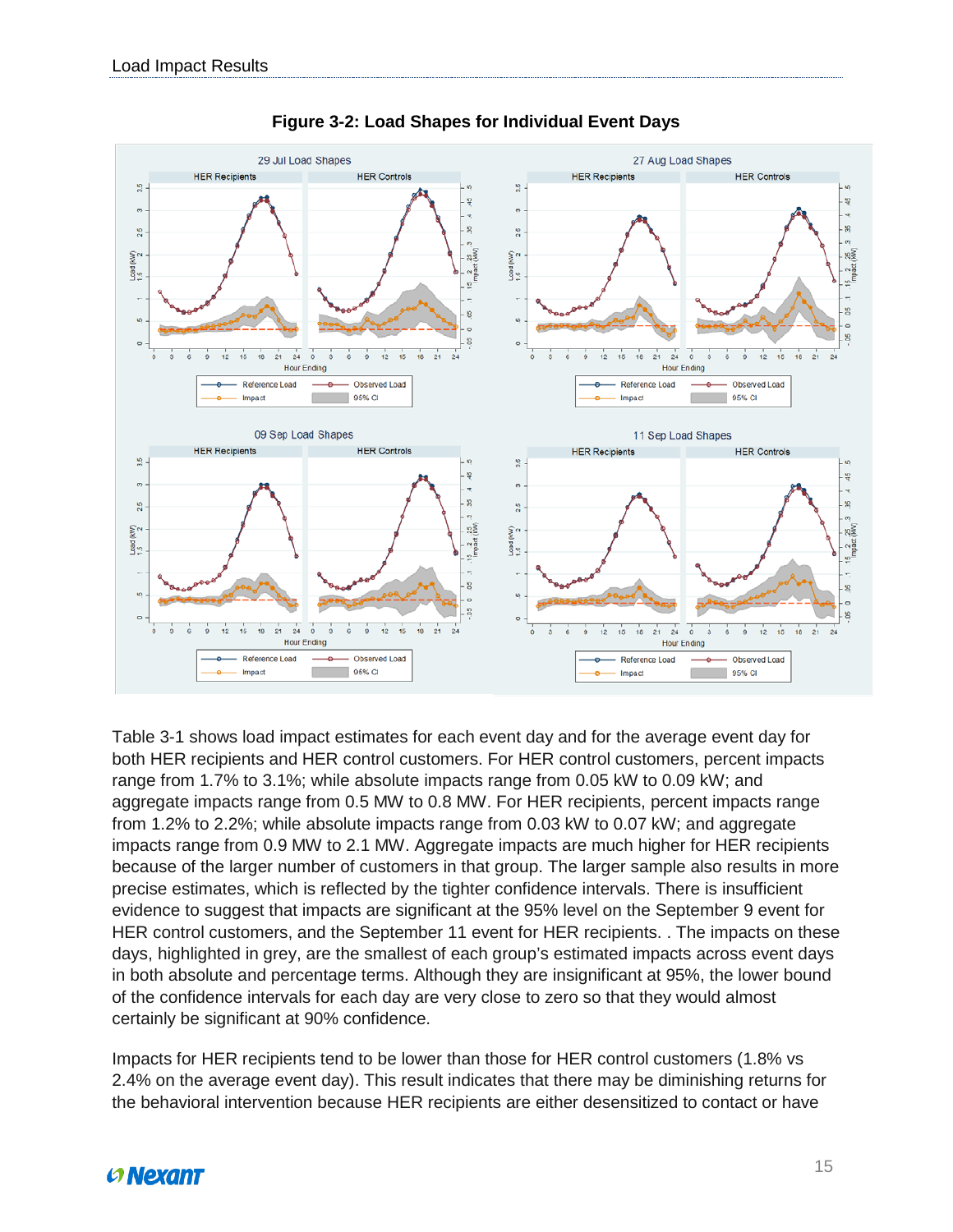already implemented some energy savings measures in response to receiving HER. The reference load of HER recipients, 2.88 kW on the average event day, is lower on average than that of HER control customers, which is 3.05 kW on the average event day – strengthening the suspicion that HER recipients may already have realized the energy savings that HER control customers achieved during the BDR event as a consequence of ongoing HER treatment. The lower percent reductions and lower reference load of HER recipients results in lower absolute impacts.

| <b>Category</b>       | <b>Event Date</b> | <b>Control</b><br>Load<br>(kW) | <b>Treatment</b><br>Load<br>(kW) | <b>Impact</b><br>(kW) | 95% CI<br>(kW)  | <b>Impact</b><br>$(\%)$ | <b>Aggregate</b><br><b>Impact</b><br>(MW) |
|-----------------------|-------------------|--------------------------------|----------------------------------|-----------------------|-----------------|-------------------------|-------------------------------------------|
|                       | July 29           | 3.35                           | 3.27                             | 0.08                  | (0.01; 0.14)    | 2.4%                    | 0.74                                      |
|                       | August 27         | 2.89                           | 2.80                             | 0.09                  | (0.03; 0.15)    | 3.1%                    | 0.83                                      |
| <b>HER Control</b>    | September 9       | 3.11                           | 3.05                             | 0.05                  | $(-0.01; 0.12)$ | 1.7%                    | 0.50                                      |
| <b>Customers</b>      | September 11      | 2.86                           | 2.79                             | 0.07                  | (0.01; 0.13)    | 2.4%                    | 0.63                                      |
|                       | Avg. Event<br>Day | 3.05                           | 2.98                             | 0.07                  | (0.02, 0.12)    | 2.4%                    | 0.68                                      |
|                       | July 29           | 3.21                           | 3.14                             | 0.07                  | (0.04, 0.11)    | 2.2%                    | 2.09                                      |
|                       | August 27         | 2.74                           | 2.69                             | 0.05                  | (0.02, 0.09)    | 2.0%                    | 1.57                                      |
| <b>HER Recipients</b> | September 9       | 2.93                           | 2.87                             | 0.05                  | (0.02, 0.09)    | 1.8%                    | 1.54                                      |
|                       | September 11      | 2.65                           | 2.62                             | 0.03                  | (0.00, 0.06)    | 1.2%                    | 0.90                                      |
|                       | Avg. Event<br>Day | 2.88                           | 2.83                             | 0.05                  | (0.02, 0.08)    | 1.8%                    | 1.53                                      |

**Table 3-1: Average Load Impacts on Event Days**

Table 3-2 shows average hourly impacts of BDR for HER recipients and control customers. Impact estimates for all event hours and the average event hour are shown for each event day as well as the average event day. Hourly impacts vary modestly during the three hour event window. For the average event day, impacts are highest in the first event hour for both BDR treatment groups, and lowest in the final hour. This decline coincides with the average customers' usage pattern that shows a relatively steep decline in load by 8 PM, having peaked at around 6 PM.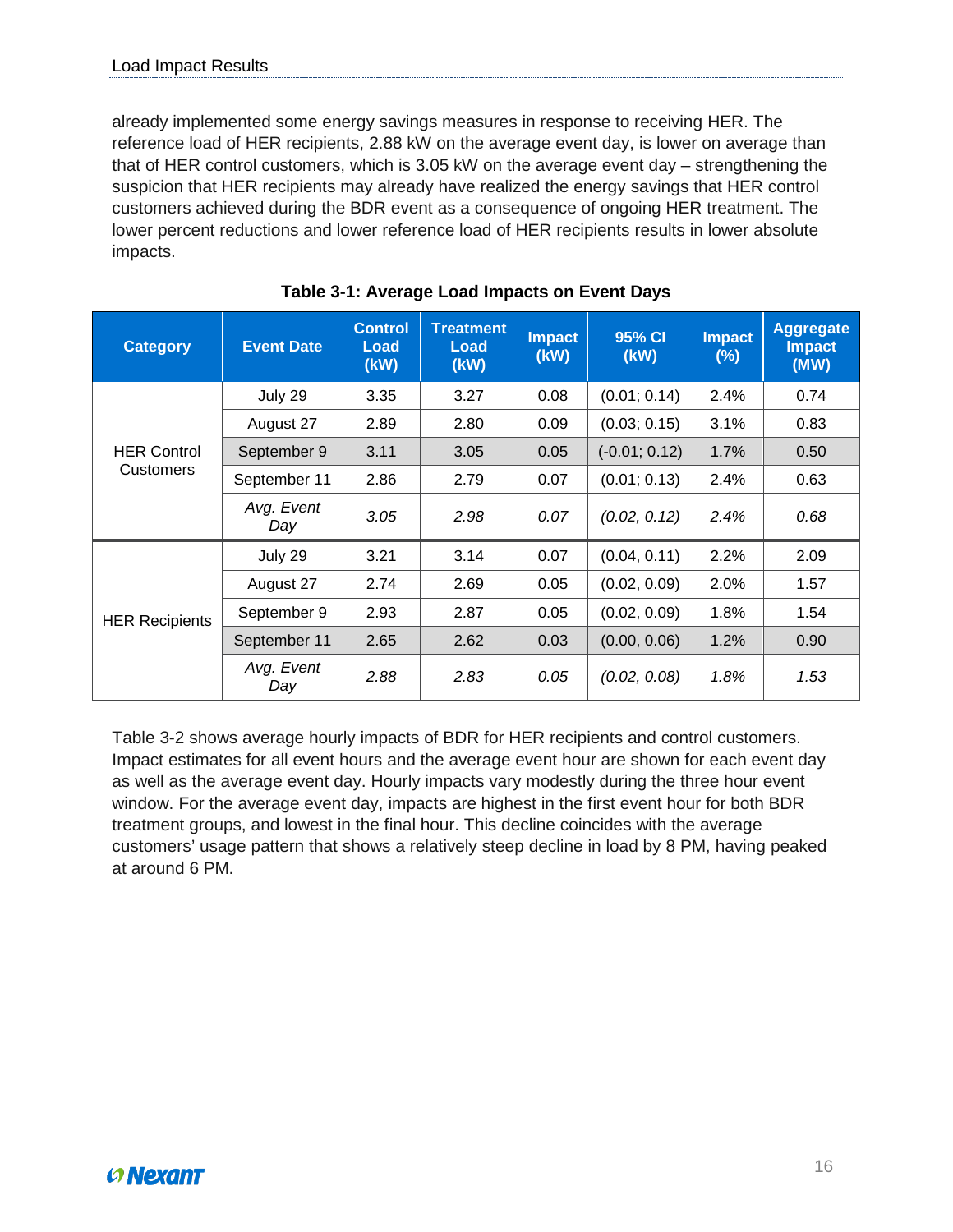|                   |                    |                       | <b>HER Control</b> | <b>HER Treatment</b>  |           |  |
|-------------------|--------------------|-----------------------|--------------------|-----------------------|-----------|--|
| <b>Event Date</b> | <b>Hour Ending</b> | <b>Impact</b><br>(KW) | <b>SE</b>          | <b>Impact</b><br>(KW) | <b>SE</b> |  |
|                   | 18                 | 0.090                 | 0.035              | 0.065                 | 0.019     |  |
|                   | 19                 | 0.082                 | 0.034              | 0.081                 | 0.019     |  |
| July 29           | 20                 | 0.064                 | 0.032              | 0.070                 | 0.017     |  |
|                   | Avg. Event Hour    | 0.079                 | 0.034              | 0.072                 | 0.018     |  |
|                   | 18                 | 0.114                 | 0.032              | 0.072                 | 0.018     |  |
|                   | 19                 | 0.085                 | 0.031              | 0.056                 | 0.017     |  |
| August 27         | 20                 | 0.065                 | 0.029              | 0.036                 | 0.016     |  |
|                   | Avg. Event Hour    | 0.088                 | 0.031              | 0.055                 | 0.017     |  |
|                   | 18                 | 0.057                 | 0.034              | 0.059                 | 0.018     |  |
|                   | 19                 | 0.046                 | 0.033              | 0.059                 | 0.018     |  |
| September 9       | 20                 | 0.059                 | 0.030              | 0.043                 | 0.016     |  |
|                   | Avg. Event Hour    | 0.054                 | 0.032              | 0.054                 | 0.017     |  |
|                   | 18                 | 0.063                 | 0.032              | 0.054                 | 0.017     |  |
|                   | 19                 | 0.073                 | 0.031              | 0.027                 | 0.016     |  |
| September 11      | 20                 | 0.069                 | 0.029              | 0.014                 | 0.015     |  |
|                   | Avg. Event Hour    | 0.068                 | 0.030              | 0.032                 | 0.016     |  |
|                   | 18                 | 0.081                 | 0.029              | 0.063                 | 0.015     |  |
|                   | 19                 | 0.071                 | 0.027              | 0.056                 | 0.015     |  |
| Avg. Event Day    | 20                 | 0.064                 | 0.025              | 0.041                 | 0.013     |  |
|                   | Avg. Event Hour    | 0.072                 | 0.027              | 0.053                 | 0.014     |  |

**Table 3-2: Hourly Load Impact Estimates for Event Days**

To formally test for differences in both absolute and percent impacts between HER recipients and HER control customers in the BDR study, all customers were pooled into one dataset and an interaction term for HER recipient and BDR treatment dummy variables was added to the regression specification. The coefficient of the interaction estimates the difference in the treatment effect (reductions in load due to BDR) for the average customer in both the HER recipient and BDR treatment group, relative to a customer in the BDR treatment group only.

The large p-values in Table 3-3 indicate that there is insufficient evidence to suggest either absolute or percent load reductions were different for BDR customers in the HER recipient group compared to HER control customers. This result holds for both individual event days and for the average event day. Such a result does not mean that there is no difference between the impacts for the two groups (the difference is consistently present across the four events), but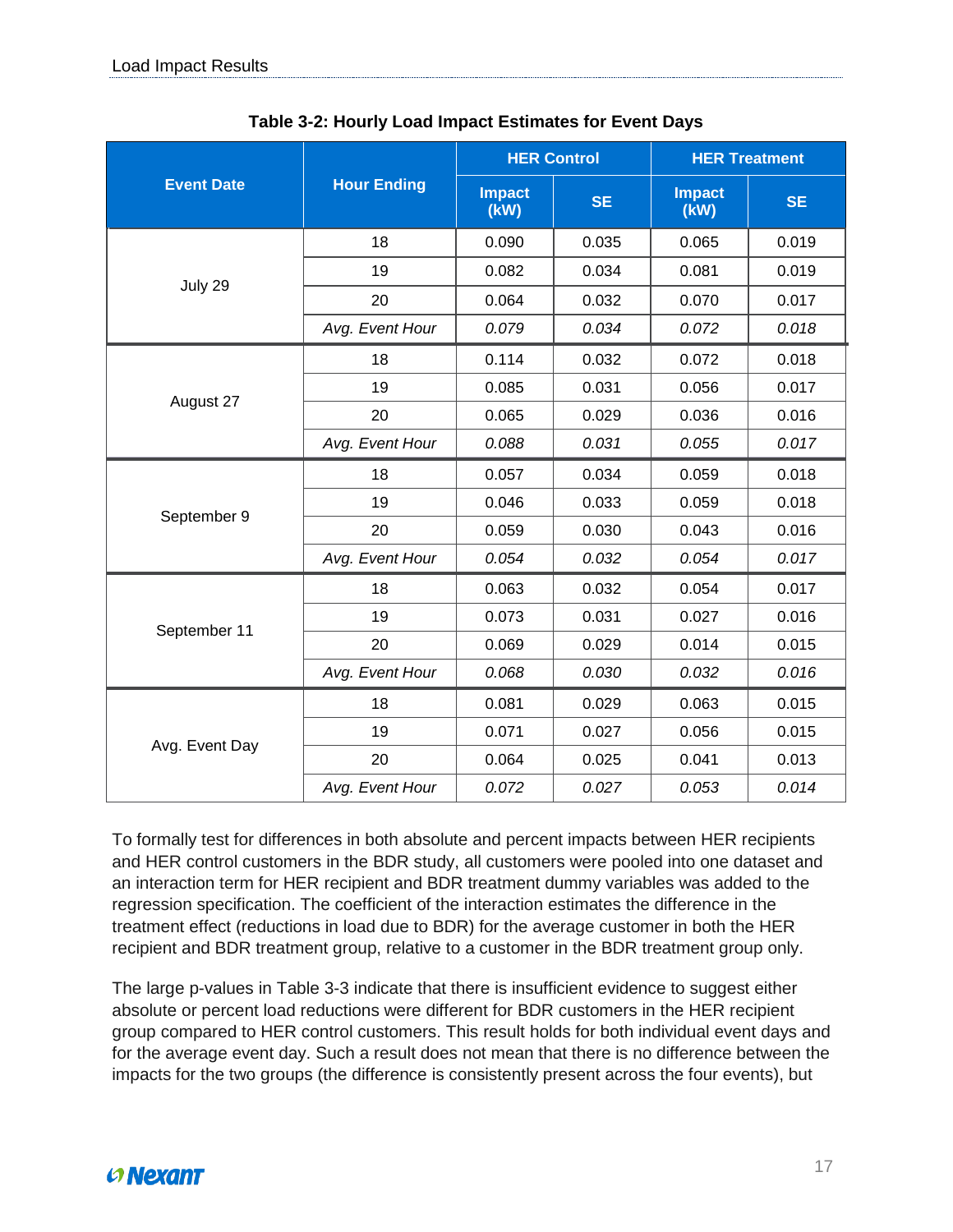instead suggests that the observed difference is too small to confidently rule out chance as a possible explanation given the sample sizes.

| <b>Impact Type</b> | <b>Event Date</b> | <b>BDR x</b><br><b>HER</b><br><b>Interaction</b><br><b>Coefficient</b> | <b>SE</b> | t-statistic | p-value |
|--------------------|-------------------|------------------------------------------------------------------------|-----------|-------------|---------|
|                    | July 29           | 0.007                                                                  | 0.038     | 0.17        | 0.86    |
|                    | August 27         | 0.033                                                                  | 0.035     | 0.96        | 0.34    |
| Absolute (kW)      | September 9       | 0.000                                                                  | 0.037     | 0.01        | 1.00    |
|                    | September 11      | 0.036                                                                  | 0.034     | 1.05        | 0.29    |
|                    | Avg. Event Day    | 0.019                                                                  | 0.018     | 1.06        | 0.29    |
|                    | July 29           | $-0.004$                                                               | 0.017     | $-0.25$     | 0.80    |
|                    | August 27         | 0.011                                                                  | 0.017     | 0.67        | 0.51    |
| Percent (%)        | September 9       |                                                                        | 0.017     | $-0.49$     | 0.62    |
|                    | September 11      | 0.008                                                                  | 0.017     | 0.48        | 0.63    |
|                    | Avg. Event Day    | 0.002                                                                  | 0.008     | 0.20        | 0.84    |

**Table 3-3: Tests for Differences in BDR Impacts between HER Recipients and HER Control Customers**

### <span id="page-18-0"></span>**3.2 Non-Event Days**

Initial comparisons of BDR treatment and control load suggested there were some spillover effects of the BDR treatment into non-event days. For further investigation, Nexant estimated load impact estimates for all days during the summer. These estimates were computed using the same regression model and event window that were used to estimate event day load impacts.

Figure 3-3 and 3.4 show average customer impacts for the average event window hour throughout the summer. Orange dots represent event days, and green dots represent non-event days. The 95% confidence interval is shaded in grey.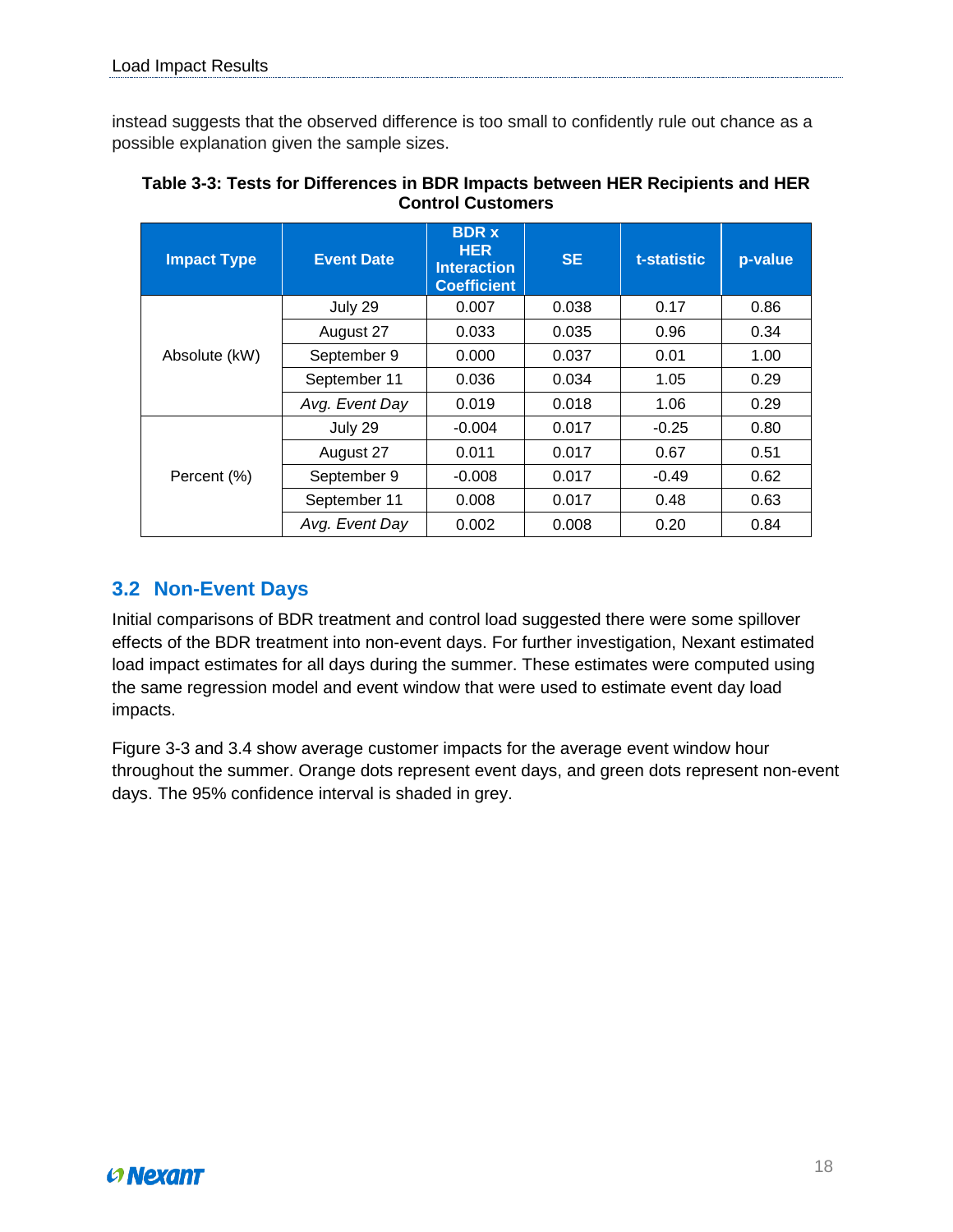

**Figure 3-3: Average Impact on Each Day for HER Control Customers**

Figure 3-4: Average Impact on Each Day for HER Recipients

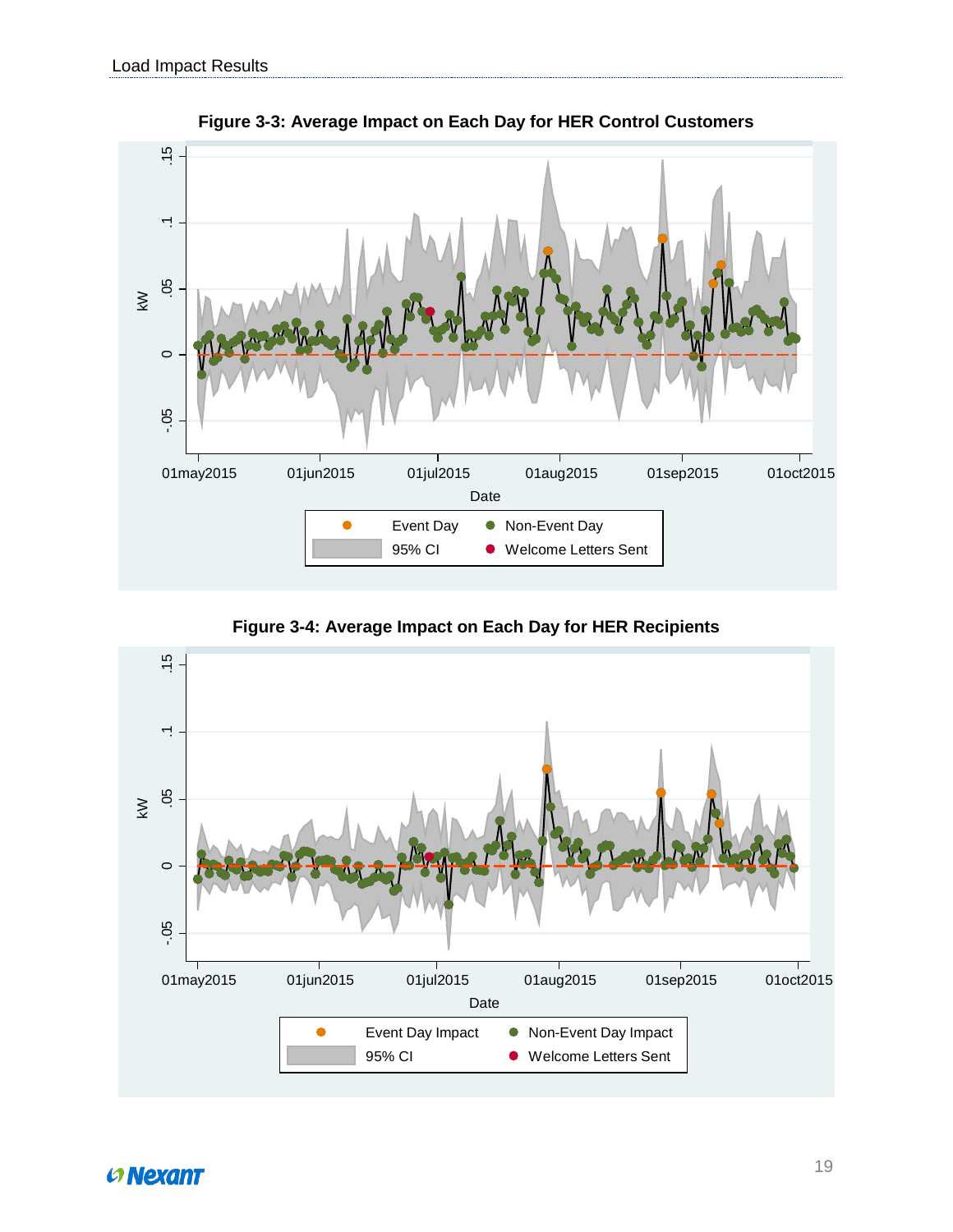Several interesting results can be seen in the graphs. For both HER recipients and HER control customers, any differences between the BDR treatment and control groups during the pretreatment period (prior to June 29) are generally very small -- hovering around zero. This is expected with random assignment into the treatment group. However, starting on June 29 when welcome letters for the study were sent to treatment customers, non-random differences between the treatment and control group become apparent on both event and non-event days. In Figure 3-3, the average HER control customer's non-event day impacts are almost always positive. With randomly assigned treatment and a large study sample it's unlikely that this change in energy consumption occurred by chance.<sup>[8](#page-20-0)</sup>

Furthermore, impacts on non-event days immediately succeeding event days tend to be larger than the average non-event day. This suggests some amount of spillover for load reduction actions implemented on (or immediately before) event days. This spillover persists throughout the summer, but is small in magnitude so that differences on most non-event days are not significant at the 95% level. In Figure 3-4 the average HER recipient's non-event day impacts also tend to be positive after welcome letters were sent, although the effect is less pronounced than that observed for HER control customers. With the exception of days immediately succeeding event days, the impacts on individual non-event days are not significant at the 95% level.

Table 3-4 shows load impact estimates for days immediately before and after event days (preevent and post-event days) and for the average pre- and post-event day. Impact estimates in rows highlighted grey are not significant at the 95% level. For BDR customers in the HER control group, percent impacts range from 0.5% to 2.2%; absolute impacts range from 0.01 kW to 0.06 kW; and aggregate impacts range from 0.1 MW to 0.6 MW. For HER recipients, percent impacts range from 0.0 % to 1.6%; absolute impacts range from 0.00 kW to 0.04 kW; and aggregate impacts range from 0.02 MW to 1.3 MW. For HER control customers, none of the individual day impacts is significant, whereas for HER recipients, the July 30 and September 10 events yield load impacts that are significant at the 95% level. Load impacts on the post-event days (July 30, August 28, September 10, and September 12) tend to be larger than those on the pre-event days. The load impact of 0.04 kW (1.6%) for the average pre-/post-event day is significant at the 95% level for HER control customers. For HER recipients, the load impact for the average pre-/post-event day is not significant at the 95% level; although the lower bound of the confidence interval is close to zero does indicate that the impact is likely to be significant at the 90% level.



<span id="page-20-0"></span> $\overline{a}$ <sup>8</sup> A formal hypothesis test of the difference between the BDR treatment and control groups for HER controls before and after the welcome letters were sent (May 1-July 28) shows the difference to be borderline statistically significant (p=0.12) at the 90% confidence level.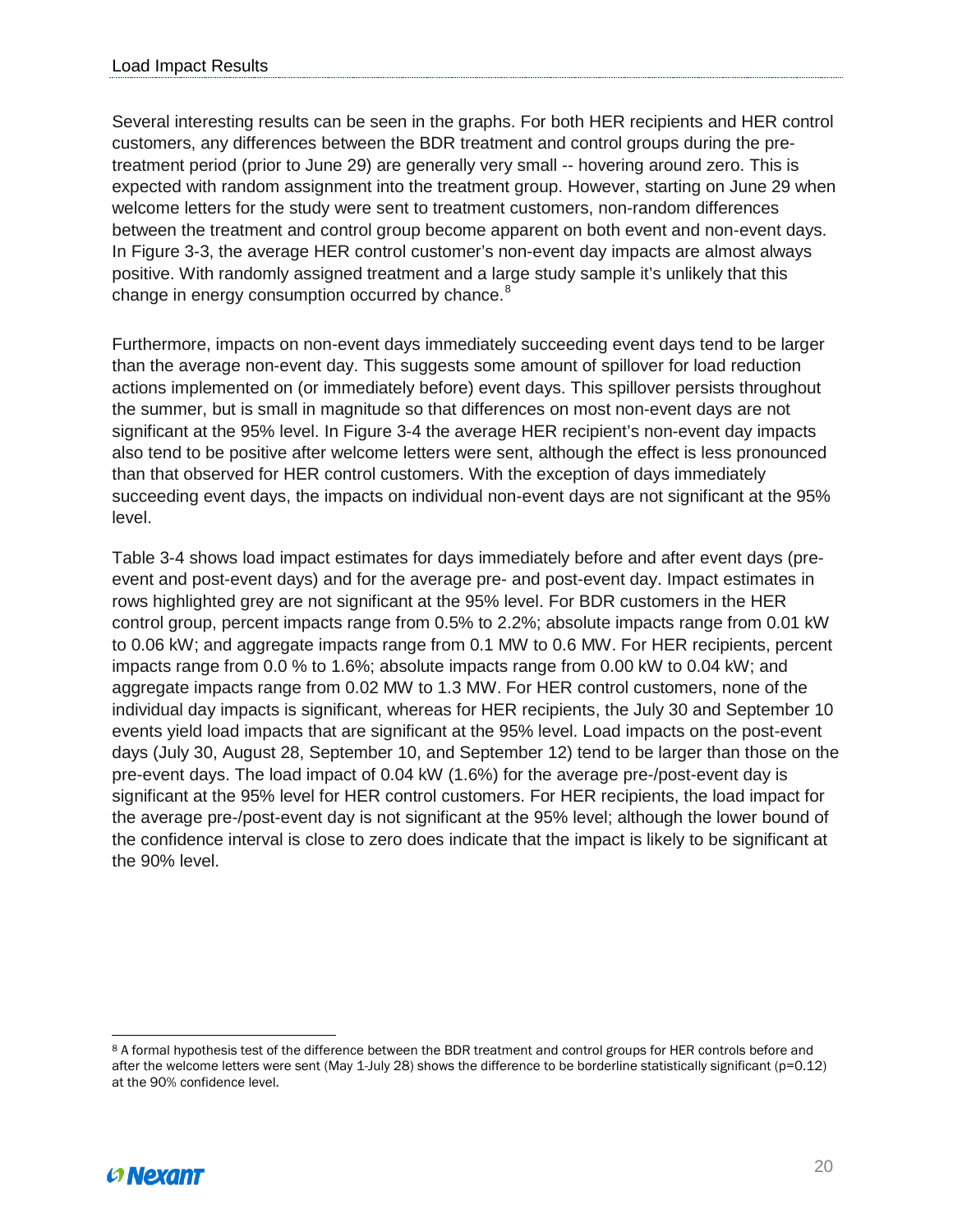| <b>Category</b>       | <b>Pre/Post</b><br><b>Event Date</b> | <b>Control</b><br>Load<br>(KW) | <b>Treatment</b><br>Load<br>(KW) | <b>Impact</b><br>(kW) | 95% CI<br>(kW)  | <b>Impact</b><br>$(\%)$ | <b>Aggregate</b><br><b>Impact</b><br>(MW) |
|-----------------------|--------------------------------------|--------------------------------|----------------------------------|-----------------------|-----------------|-------------------------|-------------------------------------------|
|                       | July 28                              | 3.11                           | 3.04                             | 0.06                  | (0.00; 0.13)    | 2.0%                    | 0.59                                      |
|                       | July 30                              | 2.85                           | 2.78                             | 0.06                  | (0.00; 0.12)    | 2.2%                    | 0.59                                      |
|                       | August 26                            | 2.42                           | 2.39                             | 0.03                  | $(-0.03; 0.08)$ | 1.1%                    | 0.25                                      |
| <b>HER Control</b>    | August 28                            | 2.90                           | 2.85                             | 0.04                  | $(-0.02; 0.10)$ | 1.5%                    | 0.42                                      |
| Customers             | September 8                          | 2.69                           | 2.67                             | 0.01                  | $(-0.04; 0.07)$ | 0.5%                    | 0.13                                      |
|                       | September 10                         | 3.16                           | 3.10                             | 0.06                  | (0.00; 0.12)    | 2.0%                    | 0.58                                      |
|                       | Avg. Pre/Post<br>Event Day           | 2.80                           | 2.76                             | 0.04                  | (0.02; 0.09)    | 1.5%                    | 0.40                                      |
|                       | July 28                              | 2.93                           | 2.91                             | 0.02                  | $(-0.02; 0.05)$ | 0.6%                    | 0.54                                      |
|                       | July 30                              | 2.72                           | 2.68                             | 0.04                  | (0.01; 0.08)    | 1.6%                    | 1.29                                      |
|                       | August 26                            | 2.33                           | 2.32                             | 0.01                  | $(-0.02; 0.04)$ | 0.3%                    | 0.20                                      |
| <b>HER Recipients</b> | August 28                            | 2.73                           | 2.73                             | 0.00                  | $(-0.03; 0.03)$ | 0.0%                    | 0.02                                      |
|                       | September 8                          | 2.51                           | 2.49                             | 0.02                  | $(-0.01; 0.05)$ | 0.8%                    | 0.59                                      |
|                       | September 10                         | 2.99                           | 2.95                             | 0.04                  | (0.01; 0.07)    | 1.3%                    | 1.13                                      |
|                       | Avg. Pre/Post<br><b>Event Day</b>    | 2.66                           | 2.63                             | 0.02                  | (0.00; 0.04)    | 0.8%                    | 0.64                                      |

**Table 3-4: Average Load Impacts on Days Immediately Before/After Event Days**

## <span id="page-21-0"></span>**4 Conclusions and Recommendations**

## <span id="page-21-1"></span>**4.1 Conclusions**

This study has conclusively demonstrated that a BDR treatment can cause small but statistically significant reductions in residential peak period energy consumption for customers located in certain substations on the PG&E system. If aggregated over a large number of customers, these small changes (i.e., 0.04-0.07 kW) could result in sizeable reductions in peak period energy consumption during critical hours (i.e., 5-8 PM in summer). A conservative estimate of the likely load impact of this program (assuming the qualification rates and load impacts observed in this experiment are applied to all 1.3 million HER recipients) is approximately 33 MW.<sup>[9](#page-21-2)</sup> While the production cost of a full scale BDR program is not yet known, it is reasonable to assume that it would be less than the cost of load control programs requiring incentives or load control technologies that must be installed at customers' homes.

It is also evident that the effect of BDR on energy consumption is not confined to the hours of the peak period for event days and is somewhat persistent from day to day throughout the summer season. This is true for both HER recipients and HER control customers, which

<span id="page-21-2"></span> $\overline{a}$  $^{\rm 9}$  This calculation assumes that the filters applied by PG&E exclude approximately 50% of the HER population.